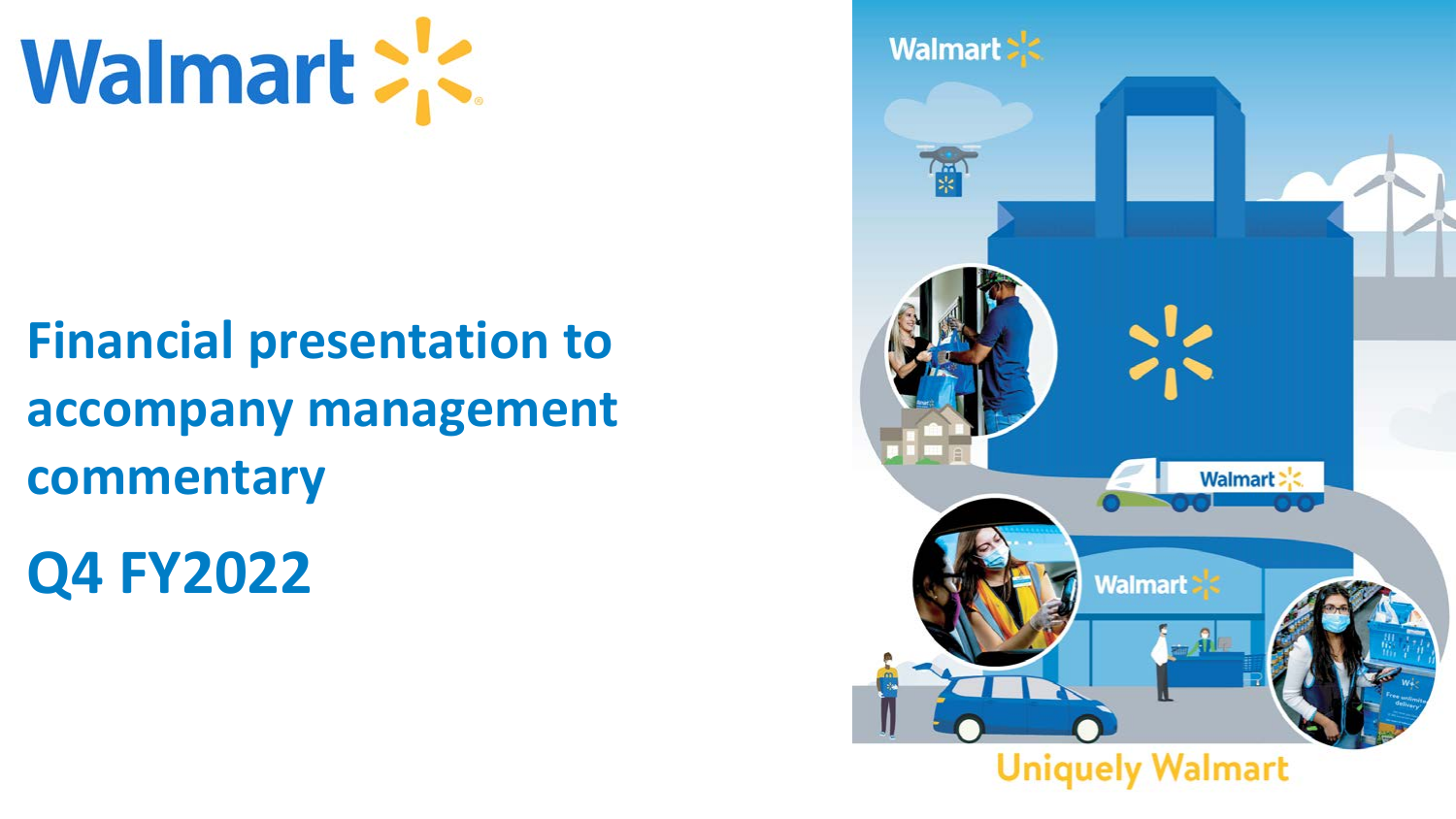### Safe harbor and non-GAAP measures



This presentation contains statements or may include or may incorporate by reference Walmart management's guidance regarding earnings per share growth, consolidated net sales, consolidated operating income, capital expenditures, share repurchases, Walmart's effective tax rate for the fiscal year ending January 31, 2023, and comparable sales growth. Walmart believes such statements may be deemed to be "forward-looking statements" within the meaning of Section 21E of the Securities Exchange Act of 1934, as amended (the "Act") and are intended to enjoy the protection of the safe harbor for forwardlooking statements provided by the Act as well as protections afforded by other federal securities laws. Assumptions on which such forward-looking statements are based are also forward-looking statements. Such forward-looking statements are not statements of historical facts, but instead express our estimates or expectations for our consolidated, or one of our segment's or business', economic performance or results of operations for future periods or as of future dates or events or developments that may occur in the future or discuss our plans, objectives or goals. Our actual results may differ materially from those expressed in or implied by any of these forward-looking statements as a result of changes in circumstances, assumptions not being realized or other risks, uncertainties and factors including: the impact of the COVID-19 pandemic on our business and the global economy; economic, capital markets and business conditions; trends and events around the world and in the markets in which we operate; currency exchange rate fluctuations, changes in market interest rates and market levels of wages; changes in the size of various markets, including eCommerce markets; unemployment levels; inflation or deflation, generally and in particular product categories; consumer confidence, disposable income, credit availability, spending levels, shopping patterns, debt levels and demand for certain merchandise; the effectiveness of the implementation and operation of our strategies, plans, programs and initiatives; unexpected changes in our objectives and plans; the impact of acquisitions, investments, divestitures, and other strategic decisions; our ability to successfully integrate acquired businesses; changes in the trading prices of certain equity investments we hold; initiatives of competitors, competitors' entry into and expansion in our markets, and competitive pressures; customer traffic and average transactions in our stores and clubs and on our eCommerce websites; the mix of merchandise we sell, the cost of goods we sell and the shrinkage we experience; our gross profit margins; the financial performance of Walmart and each of its segments, including the amounts of our cash flow during various periods; the amount of our net sales and operating expenses denominated in the U.S. dollar and various foreign currencies; commodity prices and the price of gasoline and diesel fuel; supply chain disruptions and disruptions in seasonal buying patterns; the availability of goods from suppliers and the cost of goods acquired from suppliers; our ability to respond to changing trends in consumer shopping habits; consumer acceptance of and response to our stores, clubs, eCommerce platforms, programs, merchandise offerings and delivery methods; cyber security events affecting us and related costs and impact to the business; developments in, outcomes of, and costs incurred in legal or regulatory proceedings to which we are a party or are subject, and the liabilities, obligations and expenses, if any, that we may incur in connection therewith; casualty and accident-related costs and insurance costs; the turnover in our workforce and labor costs, including healthcare and other benefit costs; our effective tax rate and the factors affecting our effective tax rate, including assessments of certain tax contingencies, valuation allowances, changes in law, administrative audit outcomes, impact of discrete items and the mix of earnings between the U.S. and Walmart's international operations; changes in existing tax, labor and other laws and regulations and changes in tax rates including the enactment of laws and the adoption and interpretation of administrative rules and regulations; the imposition of new taxes on imports, new tariffs and changes in existing tariff rates; the imposition of new trade restrictions and changes in existing trade restrictions; adoption or creation of new, and modification of existing, governmental policies, programs, initiatives and actions in the markets in which Walmart operates and elsewhere and actions with respect to such policies, programs and initiatives; changes in accounting estimates or judgments; the level of public assistance payments; natural disasters, changes in climate, geopolitical events, global health epidemics or pandemics and catastrophic events; and changes in generally accepted accounting principles in the United States.

Our most recent annual report on Form 10-K and subsequent quarterly reports on Form 10-Q filed with the SEC discuss other risks and factors that could cause actual results to differ materially from those expressed or implied by any forward-looking statement in the presentation. We urge you to consider all of the risks, uncertainties and factors identified above or discussed in such reports carefully in evaluating the forward-looking statements in this presentation. Walmart cannot assure you that the results reflected in or implied by any forward-looking statement will be realized or, even if substantially realized, that those results will have the forecasted or expected consequences and effects for or on our operations or financial performance. The forward-looking statements made today are as of the date of this presentation. Walmart undertakes no obligation to update these forward-looking statements to reflect subsequent events or circumstances.

This presentation includes certain non-GAAP measures as defined under SEC rules, including net sales, revenue, and operating income on a constant currency basis, adjusted operating income, adjusted operating income on a constant currency basis, adjusted EPS, free cash flow and return on investment. Refer to information about the non-GAAP measures contained in this presentation. Additional information as required by Regulation G and Item 10(e) of Regulation S-K regarding non-GAAP measures can be found in our most recent Form 10-K and our Form 8-K furnished as of the date of this presentation with the SEC, which are available at www.stock.walmart.com.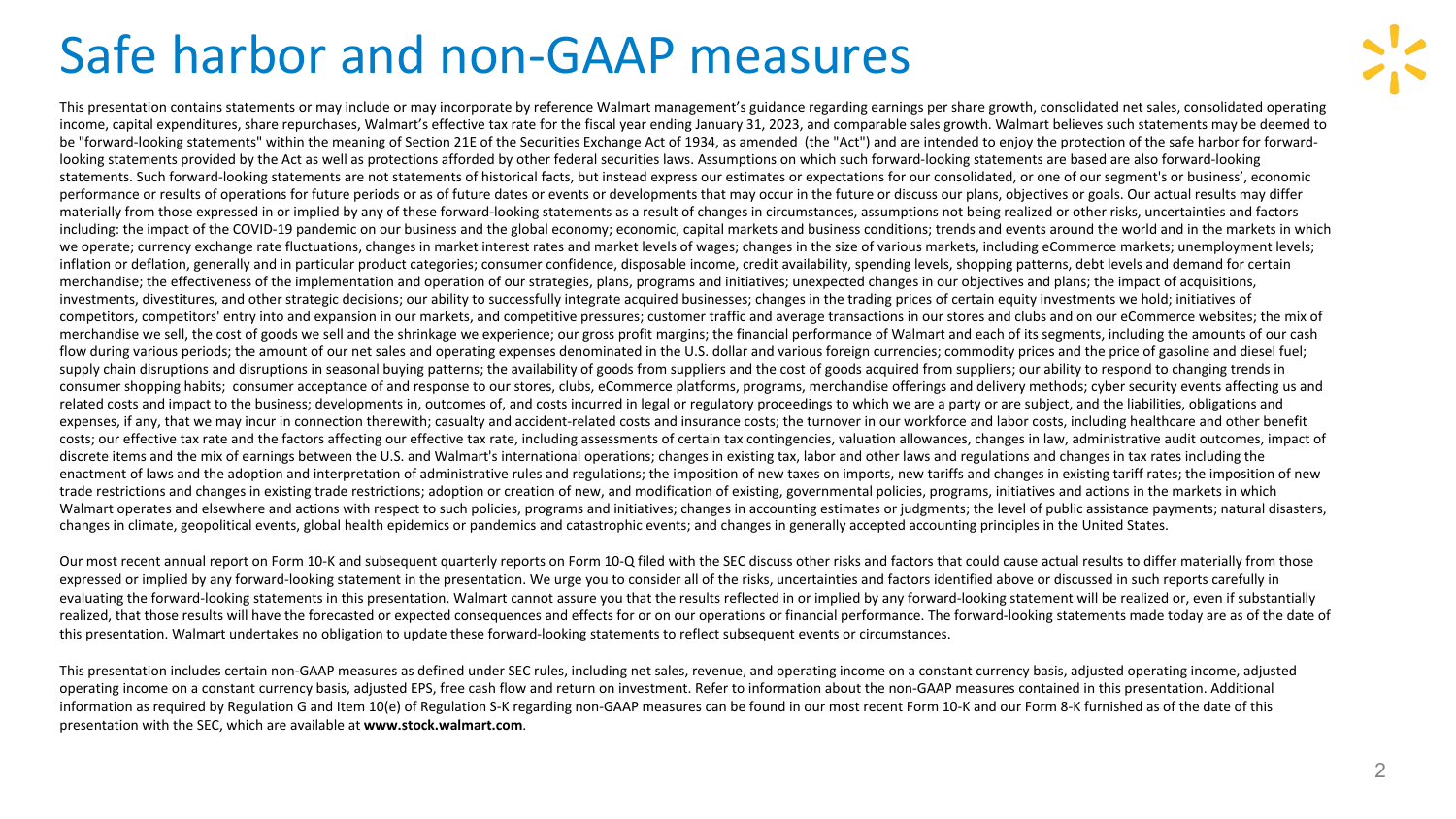### Fiscal 2023 full-year guidance



The following guidance reflects the company's expectations for fiscal year 2023 and is provided on a non-GAAP basis as the Company cannot predict certain elements which are included in reported GAAP results, including the impact of foreign exchange translation and the changes in fair value of the Company's equity investments. Growth rates reflect an adjusted basis for prior year results. The company's guidance assumes some degree of relief from costs associated with COVID-19 and disruptions in the supply chain as the year progresses, and that the U.S. consumer remains in a generally favorable economic position throughout the year.

| <b>Metric</b>                 | <b>FY23 Guidance</b>                                                                                                         |
|-------------------------------|------------------------------------------------------------------------------------------------------------------------------|
| <b>Consolidated net sales</b> | Increase about 3% in constant currency<br>Excluding divestitures <sup>1</sup> , increase about 4%                            |
| Comp sales growth             | Walmart U.S., slightly above 3%, ex. fuel                                                                                    |
| Consolidated operating income | Increase about 3% in constant currency<br>Excluding divestitures <sup>1</sup> , increase at a rate higher than net sales     |
| Effective tax rate            | 25% to 26%                                                                                                                   |
| <b>EPS</b> growth             | Increase mid single-digits<br>Excluding divestitures <sup>1</sup> , increase 5% to 6%                                        |
| Capital expenditures          | Upper end of 2.5% to 3% of net sales with a focus on supply chain, automation, customer-facing<br>initiatives and technology |

 $1$ We completed the sale of our operations in the U.K. and Japan in the first quarter of fiscal 2022.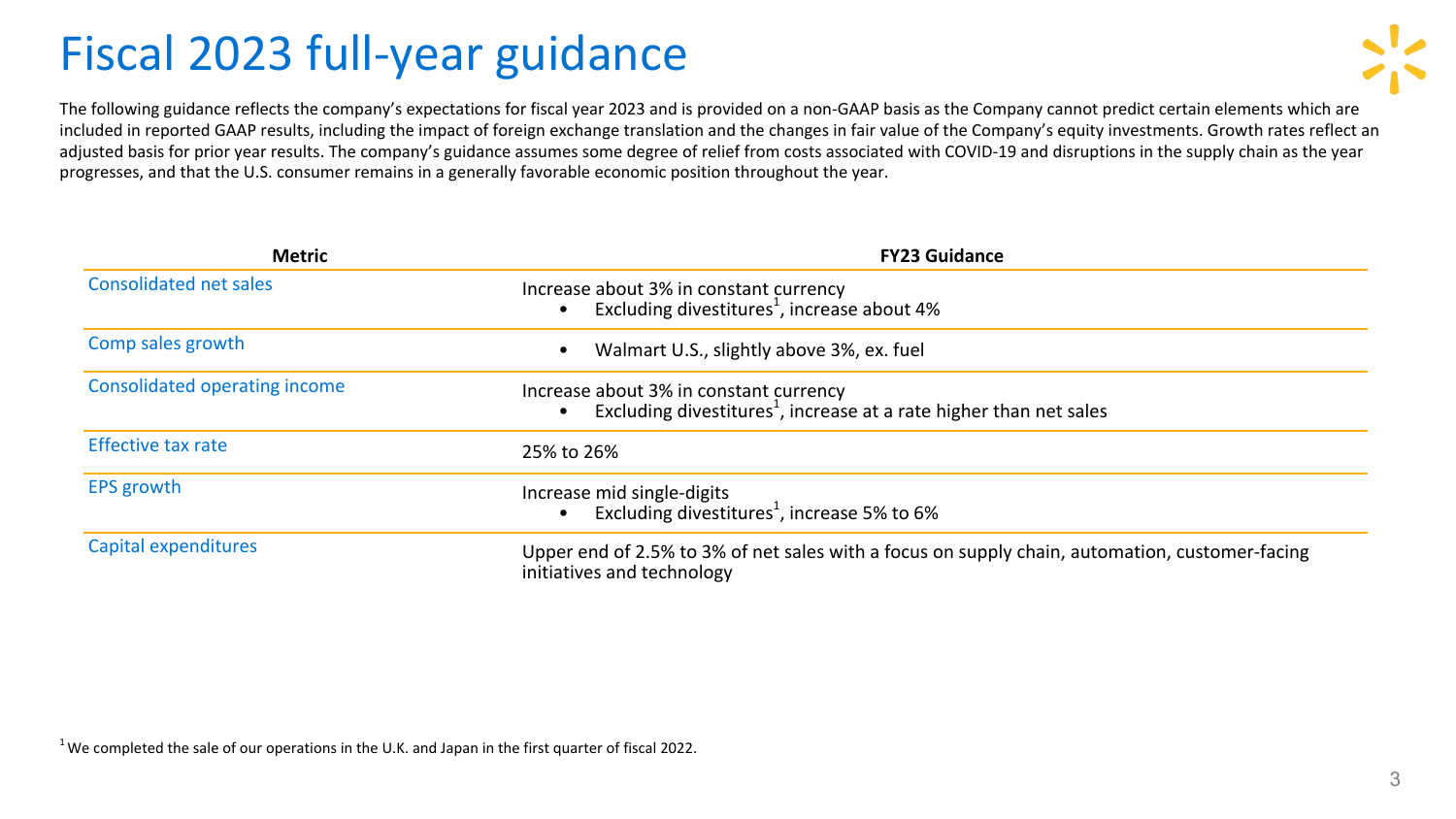## Walmart Inc. - Q4 FY22

Dollars in billions, except per share. Change is calculated as the change versus the prior year comparable period



 $^1$  See press release located at www.stock.walmart.com and reconciliations at the end of presentation regarding non-GAAP financial measures.  $2$  When removing the divestitures of U.K., Japan and Argentina:

- Total revenue in constant currency would have increased 7.9%, excluding \$10.2 billion in Q4 fiscal 2021.
- Net sales would have increased 7.6%, excluding \$10.1 billion in Q4 fiscal 2021.
- Gross profit rate would have increased 5 bps, excluding a 5 bps impact in Q4 fiscal 2021.
- Operating expense as a percentage of net sales would have increased 19 bps, excluding an 18 bps impact in Q4 fiscal 2021.
- Adjusted operating income would have increased 6.5%, excluding \$31 million in Q4 fiscal 2021.
- Adjusted EPS would have increased 9.3%, excluding a -\$0.01 impact in Q4 fiscal 2021.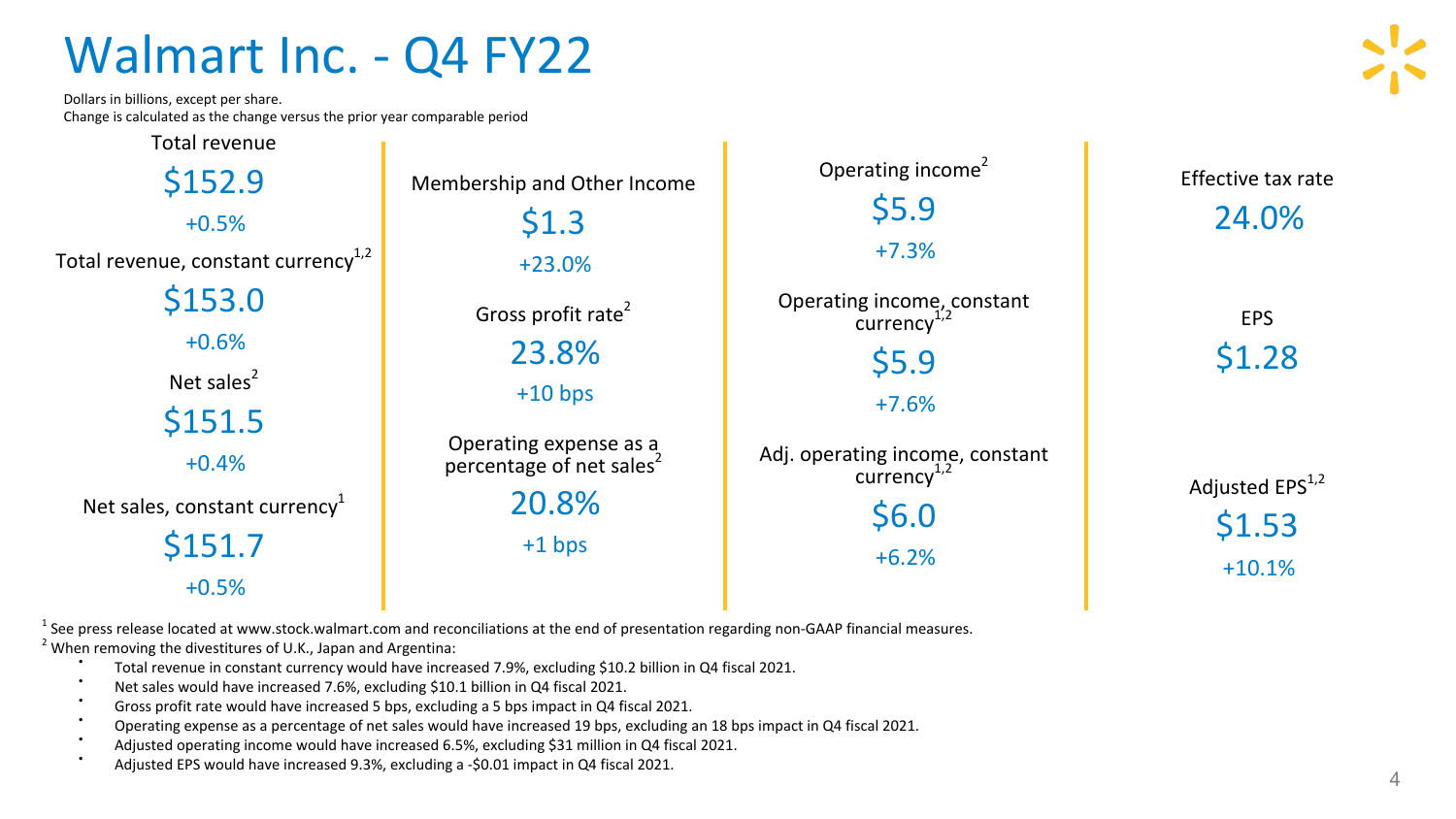### Walmart Inc. - FY22

Dollars in billions, except per share. Change is calculated as the change versus the prior year comparable period

| Total revenue <sup>2</sup><br>\$572.8<br>$+2.4%$<br>Total revenue, constant currency <sup>1</sup> | Membership and Other Income<br>\$5.0<br>$+27.4%$                        | Operating income <sup>2</sup><br>\$25.9<br>$+15.1%$                        | Effective tax rate<br>25.4%                     |
|---------------------------------------------------------------------------------------------------|-------------------------------------------------------------------------|----------------------------------------------------------------------------|-------------------------------------------------|
| \$568.2<br>$+1.6%$<br>Net sales <sup>2</sup><br>\$567.8                                           | Gross profit rate<br>24.4%<br>$+14$ bps                                 | Operating income, constant<br>currency <sup>-</sup><br>\$25.7<br>$+13.9%$  | <b>EPS</b><br>\$4.87<br>$+2.5%$                 |
| $+2.3%$<br>Net sales, constant currency <sup>1</sup><br>\$563.3<br>$+1.4%$                        | Operating expense as a percentage<br>of net sales<br>20.8%<br>$-19$ bps | Adj. operating income, constant<br>currency $^{1,2}$<br>\$25.8<br>$+11.2%$ | Adjusted EPS <sup>1</sup><br>\$6.46<br>$+17.9%$ |

<sup>1</sup> See press release located at www.stock.walmart.com and reconciliations at the end of presentation regarding non-GAAP financial measures.

 $2$  When removing the divestitures of U.K., Japan and Argentina:

- Total revenue would have increased 16.7% comparing fiscal 2022 to fiscal 2020, excluding \$5.0 billion and \$37.5 billion in fiscal 2022 and 2020, respectively.
- Net sales would have increased 8.7%, excluding \$5.0 billion and \$37.5 billion in fiscal 2022 and 2021, respectively.
- Operating income would have increased 17.9%, excluding \$0.3 billion and \$0.8 billion in fiscal 2022 and 2021, respectively.
- Operating income would have increased 30.6% comparing fiscal 2022 to fiscal 2020, excluding \$0.3 billion and \$0.9 billion in fiscal 2022 and 2020, respectively.
- International adjusted operating income in constant currency would have increased 12.7%, excluding \$0.3 billion and \$0.8 billion in fiscal 2022 and 2021, respectively.
- eCommerce penetration for fiscal 2022 would have been 13%, excluding \$0.7 billion of eCommerce net sales and \$5.0 billion of total net sales. Fiscal 2022 eCommerce net sales were \$73.2 billion.
- eCommerce penetration for fiscal 2020 would have been 6%, excluding \$9.4 billion of eCommerce net sales and \$37.2 billion of total net sales. Fiscal 2020 eCommerce net sales were \$39.7 billion.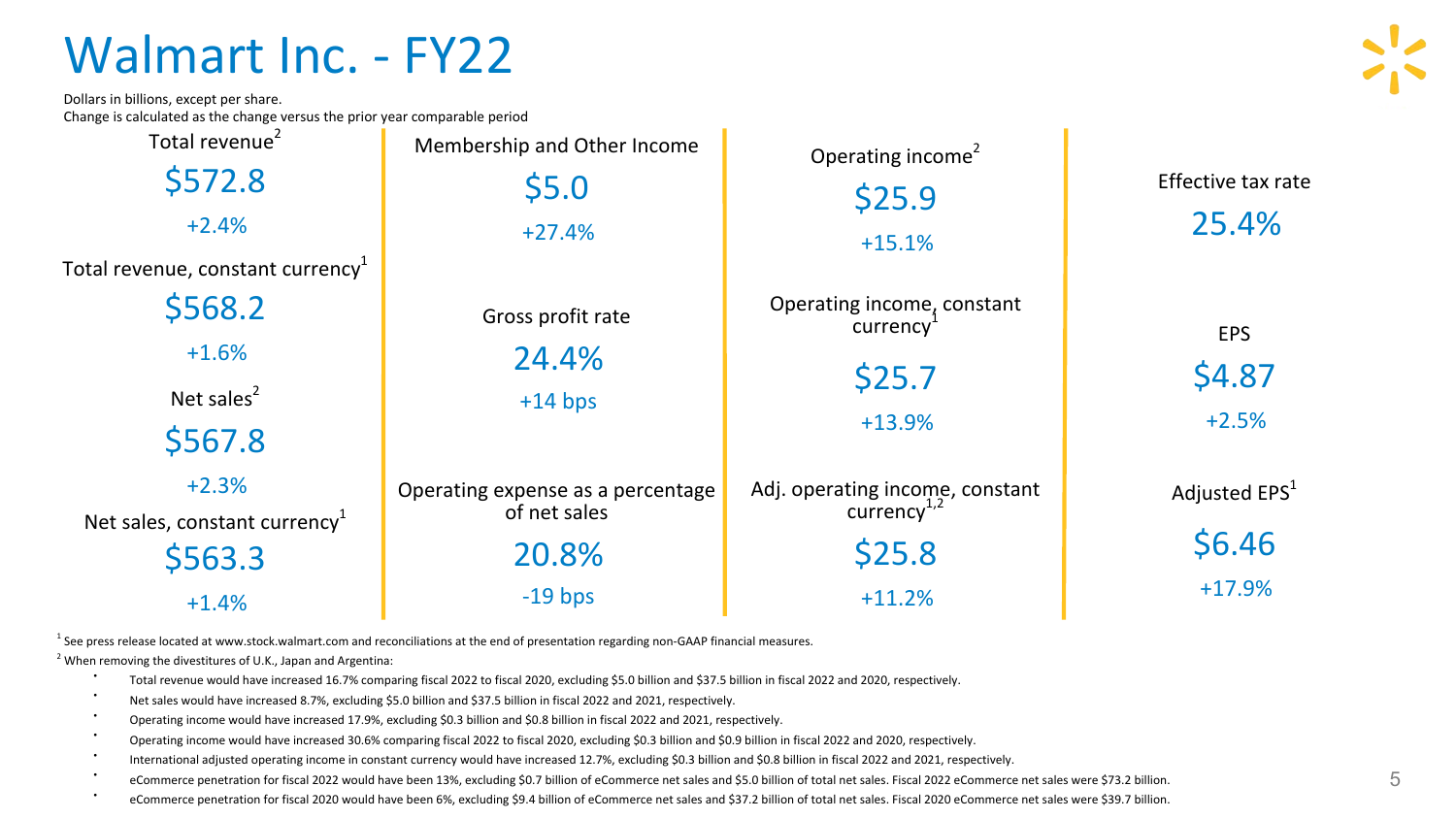### Walmart Inc. - Q4 FY22

Dollars in billions. Change is calculated as the change versus the prior year comparable period

> Receivables, net **Debt** to capitalization<sup>1</sup>  $$8.3$  34.0%  $+27.1\%$   $-370~bps$ Inventories  $\parallel$  Return on assets<sup>2</sup>  $$56.5$  5.6% +25.7% 0 bps Accounts payable **Return** on investment<sup>2</sup>  $$55.3$  14.9%  $+12.5\%$   $+90 \text{ bps}$



<sup>1</sup> Debt to total capitalization calculated as of January 31, 2022. Debt includes short-term borrowings, long-term debt due within one year, finance lease obligations due within one year, long-term debt and long-term finance lease obligations. Total capitalization includes debt and total Walmart shareholders' equity.

 $^2$  Calculated for the fiscal ended January 31, 2022. For ROI, see reconciliations at the end of presentation regarding non-GAAP financial measures.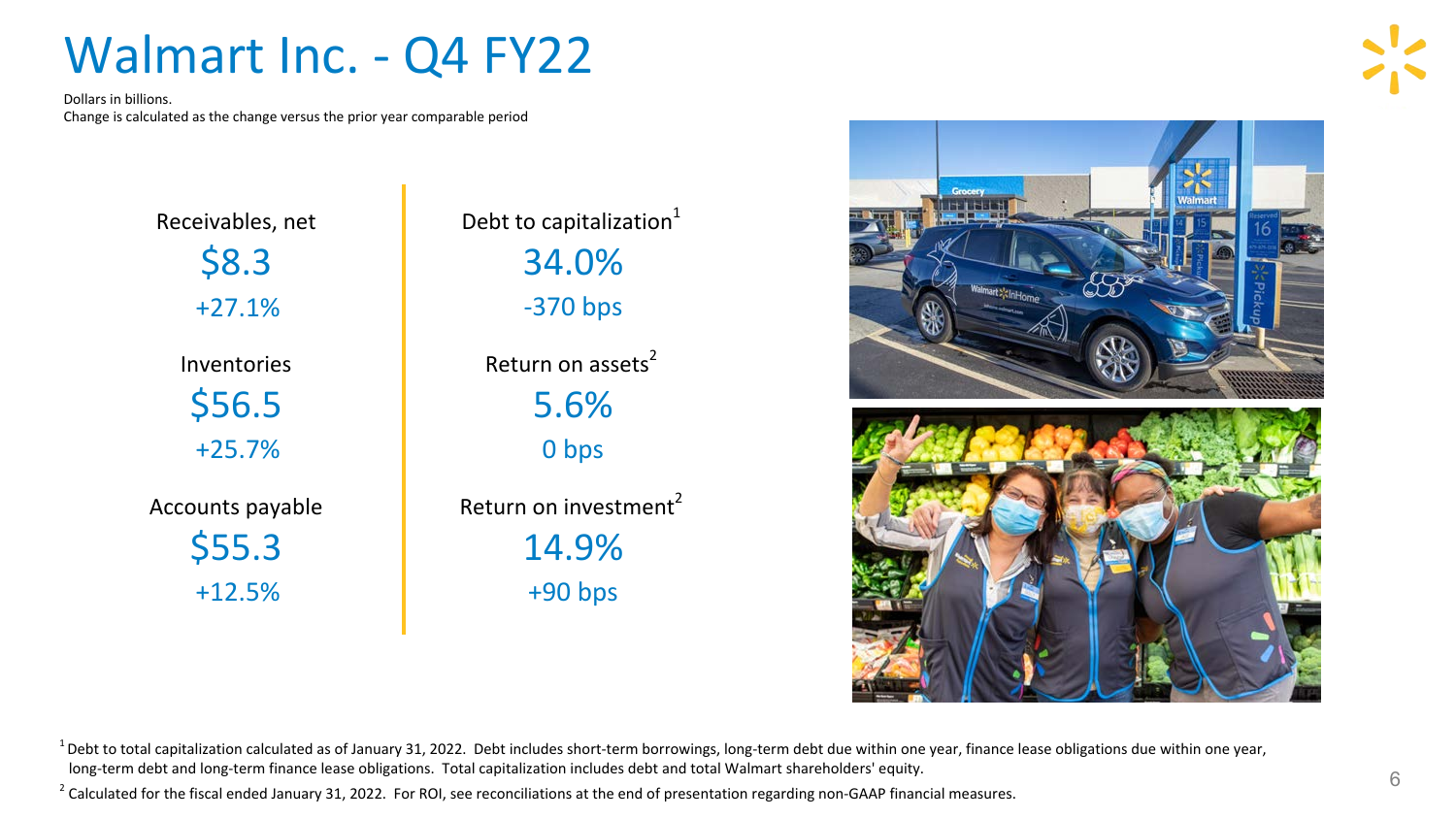### Walmart Inc. - FY22

Dollars in billions. Dollar changes may not recalculate due to rounding. Change is calculated as the change versus the prior vear comparable period

> Operating cash flow **Dividends**  $$24.2$   $$6.2$  $-$ \$11.9  $\bigcup$  \$1.5 in 4Q22 Capital expenditures  $\begin{array}{ccc} \hline \end{array}$  Share repurchases<sup>2</sup>  $$13.1$   $$9.8$  $+$ \$2.8  $\overline{)$  \$2.4 in 4Q22 Free cash flow $<sup>1</sup>$ </sup>  $$11.1$   $$15.9$  $-$ \$14.7  $\parallel$  \$3.9 in 4Q22

Total shareholder returns





 $<sup>1</sup>$  See press release located at www.stock.walmart.com and reconciliations at the end of this presentation regarding non-GAAP financial measures.</sup>

<sup>2</sup> \$10.6 billion remaining of \$20 billion authorization approved in February 2021. The company repurchased approximately 70 million shares in fiscal 2022.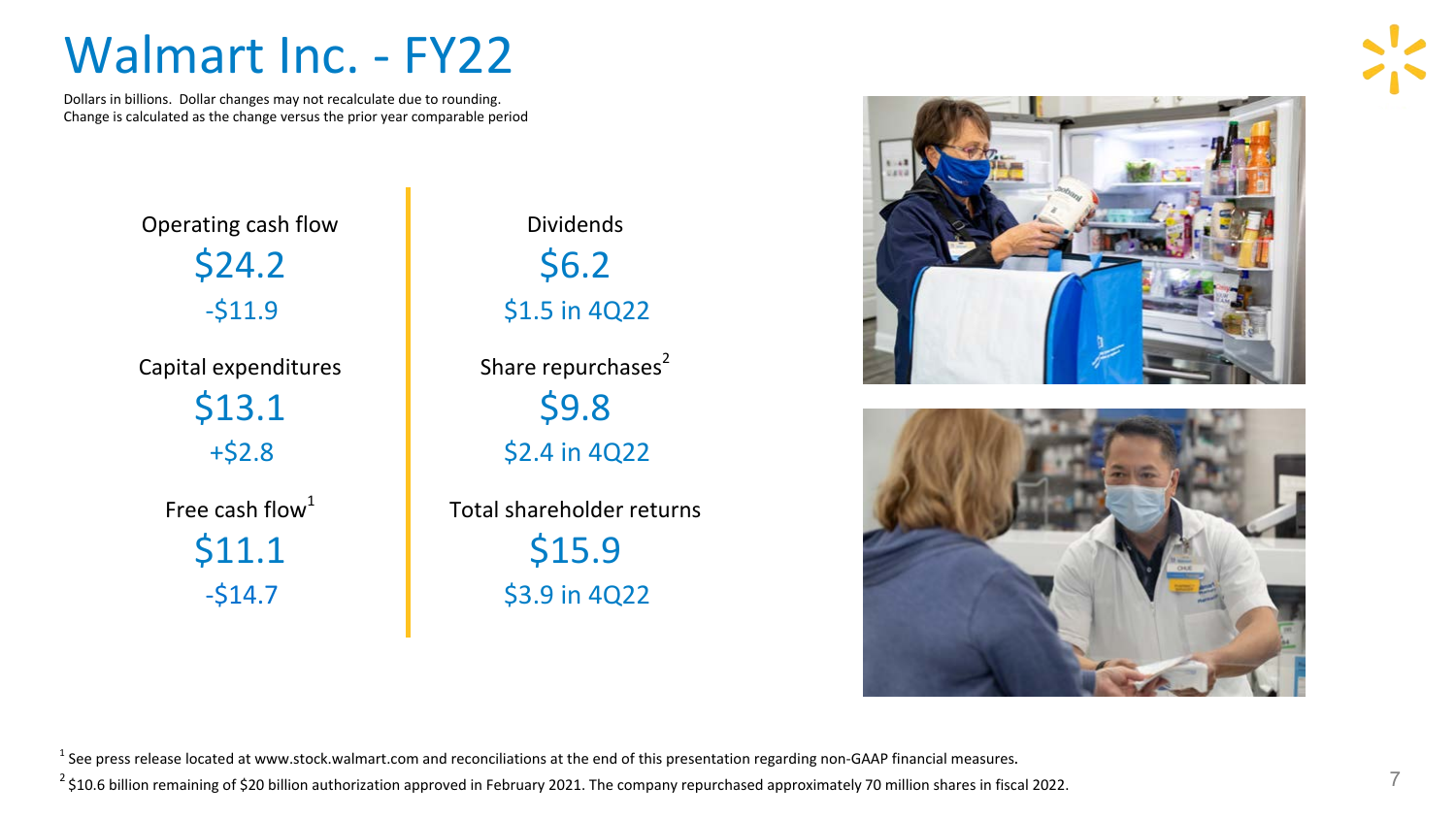### Walmart U.S. - Q4 FY22

Dollars in billions. Change is calculated as the change versus the prior vear comparable period

> Net Sales \$105.3 +5.7%

eCommerce net sales growth

+1%

eCommerce contribution to  $\text{com}^1$ 

 $-80$  bps

- Achieved first-ever quarter exceeding \$105 billion in net sales
- Continued strong grocery market share gains
- eCommerce sales increased 70% on a twoyear stack

Comparable sales $<sup>1</sup>$ </sup>

5.6%

Comparable transactions

3.1%

Comparable average ticket

2.4%

- Comp sales reflect strong underlying trends, led by in-store traffic, and aided by robust consumer spending and a strong holiday
- Comp sales up 14.2% on two-year stack
- On a two-year stack basis, January comp sales were the strongest month of Q4
- Comp ticket increased ~24% on two-year stack

Inventory

#### $Total: +28.3%$

Increase reflects higher cost of goods due to inflation, mix, and higher than normal intransit shipments related to continued restock activity on strong sales

Remodels: >140 stores Pickup: ~4,600 locations Same-day delivery: >3,500 stores

- ~600 store remodels completed in FY22
- The number of customers utilizing Walmart's delivery services has increased 6X compared to pre-pandemic levels
- The Spark Driver platform can now reach >55% of U.S. households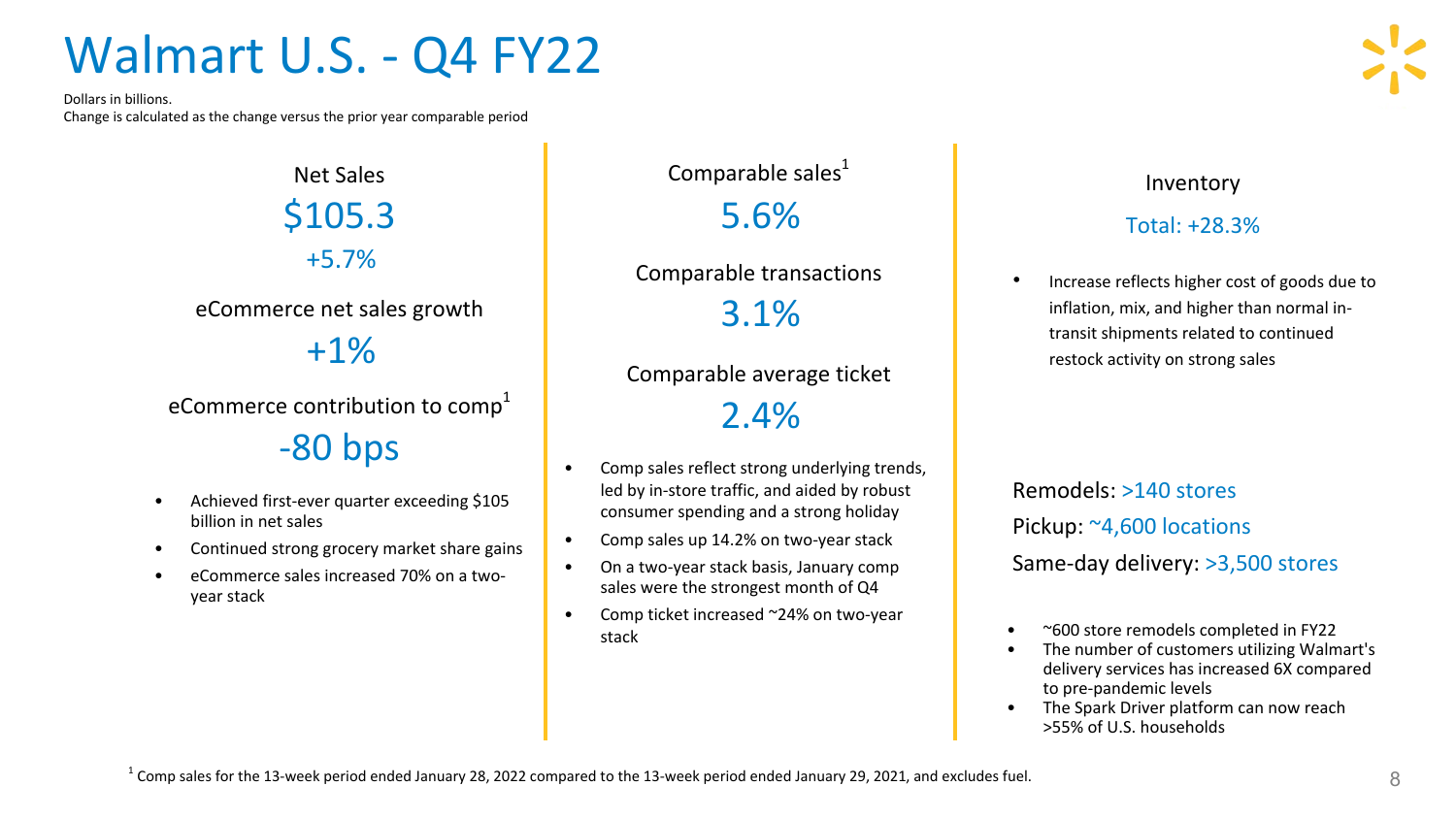### Walmart U.S. - Q4 FY22

Dollars in billions.

Change is calculated as the change versus the prior year comparable period

Gross profit rate

 $+54$  bps

- Strong results reflect price management and mix, which includes some benefit from Walmart Connect advertising, partially offset by higher supply chain costs
- Supply chain costs were over \$400 million higher than expected at the beginning of the quarter

Operating expense rate

 $+95$  bps

- Expenses deleveraged due primarily to increased wage costs partly offset by strong sales and lower total COVID-related costs
- Total COVID costs were lower by  $\sim$ \$0.4 billion; benefited leverage by  $~\sim$ 40 bps
- Due to Omicron, associate leave costs increased to more than \$400 million, which was over \$300 million higher than expected

Operating income

\$5.2 +0.3%

Improvement was aided by strong gross margins and solid growth in membership and other income, offset by expense deleverage

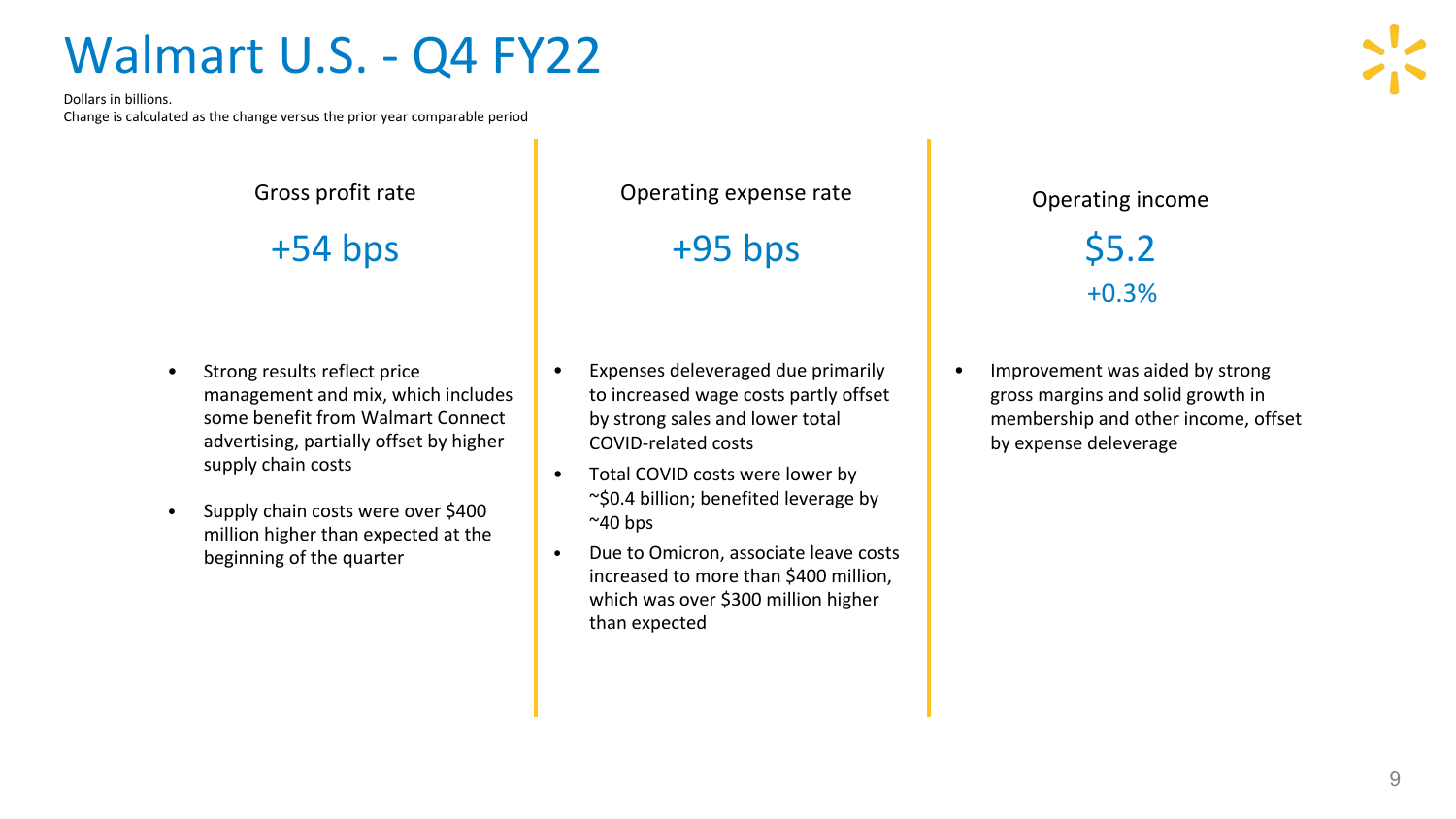## Walmart U.S. - quarterly merchandise highlights



| Category                     | <b>Comp sales</b>    | <b>Details</b>                                                                                                                                                                                                                                                                                                                                                                                           |
|------------------------------|----------------------|----------------------------------------------------------------------------------------------------------------------------------------------------------------------------------------------------------------------------------------------------------------------------------------------------------------------------------------------------------------------------------------------------------|
| Grocery                      | + high single-digits | Sales growth reflected continued market share gains (according to Nielsen) aided by<br>slightly wider price gaps than pre-pandemic levels and expanded omni offerings; on a<br>two-year stacked basis, sales increased by a mid-teens percentage<br>Food categories increased by high-teens percentage on a two-year stack<br>Consumables reflected strength in pet categories, baby products and beauty |
| <b>Health &amp; wellness</b> | + mid-teens          | Strong sales primarily reflected increased scripts, including COVID vaccine<br>administration, and branded drug inflation                                                                                                                                                                                                                                                                                |
| <b>General merchandise</b>   | + low single-digits  | Category strength in apparel, automotive and seasonal items, including strong holiday<br>sales performance<br>Automotive categories benefited from lapping last year's COVID-related closures of Auto<br>Care Centers<br>General merchandise sales increased low-double digits percentage on a two-year stack                                                                                            |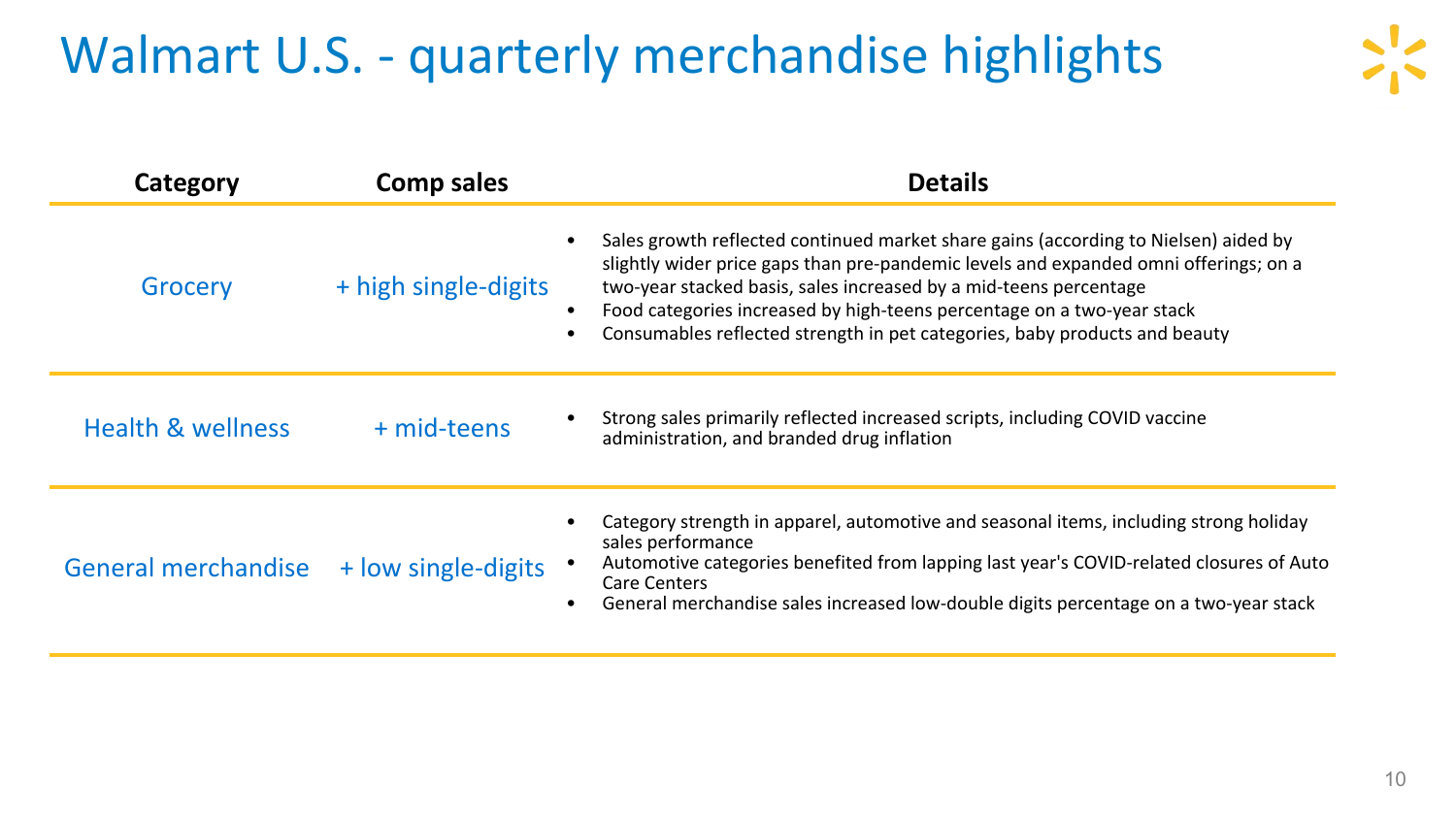## Walmart International - Q4 FY22

Dollars in billions. Dollar changes may not recalculate due to rounding. Change is calculated as the change versus the prior vear comparable period

> Net sales $2$ \$27.0 -22.6%

- Divestitures accounted for a reduction of \$10.1 billion
- Retained market growth of 9.1%

Net sales, constant currency<sup>1,2</sup> \$27.2 -22.1%

- Divestitures accounted for a reduction of \$10.1 billion
- Retained market growth of 9.8%:
	- Strong sales growth in China, Mexico, and Flipkart
	- Robust growth in eCommerce. contributing 21% of total net sales

#### Gross profit rate  $-109$  bps

- Negatively affected by 47 bps from divestitures
- Retained market gross profit rate decreased 62 bps from growth in lower margin Sam's Club format and eCommerce

Operating expense rate

 $-101$  bps

- Positively affected by 135 bps from divestitures
- Retained markets deleveraged 34 bps due to costs to ensure our portfolio is positioned for the future
	- Partially offset by lower COVIDrelated costs of ~\$52 million, benefiting leverage by  $\sim$ 22 bps



- Divestitures accounted for a reduction of \$31 million
- Retained market declined 10.8%

Operating income, constant  $current<sup>1</sup>$ 

\$0.8

- -12.0%
- Divestitures accounted for a reduction of \$31 million
- Retained market declined 9.1%

#### Adj. operating income<sup>1</sup> \$0.9 -2.5%

- Retained market growth of 0.8%
- Adj. operating income, constant  $currence<sup>1,2</sup>$ 
	- \$1.0
	- -0.6%
- Retained market growth of 2.7%

Inventory \$10.9

+18.0%

• Increase in-line with retained market sales growth and preparation for an earlier Chinese New Year

<sup>1</sup> See press release located at www.stock.walmart.com and reconciliations at the end of presentation regarding non-GAAP financial measures. <sup>2</sup> When removing the divestitures of U.K., Japan and Argentina:

- Walmart International net sales and net sales in constant currency would have increased 9.1% and 9.8%, respectively, excluding \$10.1 billion in Q4 fiscal 2021.
- Walmart International eCommerce net sales in constant currency would have increased 21%, excluding \$1.3 billion in Q4 fiscal 2021, and on a two-year stack basis would have increased 76%, excluding \$0.7 billion in Q4 fisc

• Walmart International adjusted operating income in constant currency would have increased 2.7%, excluding \$31 million in Q4 fiscal 2021.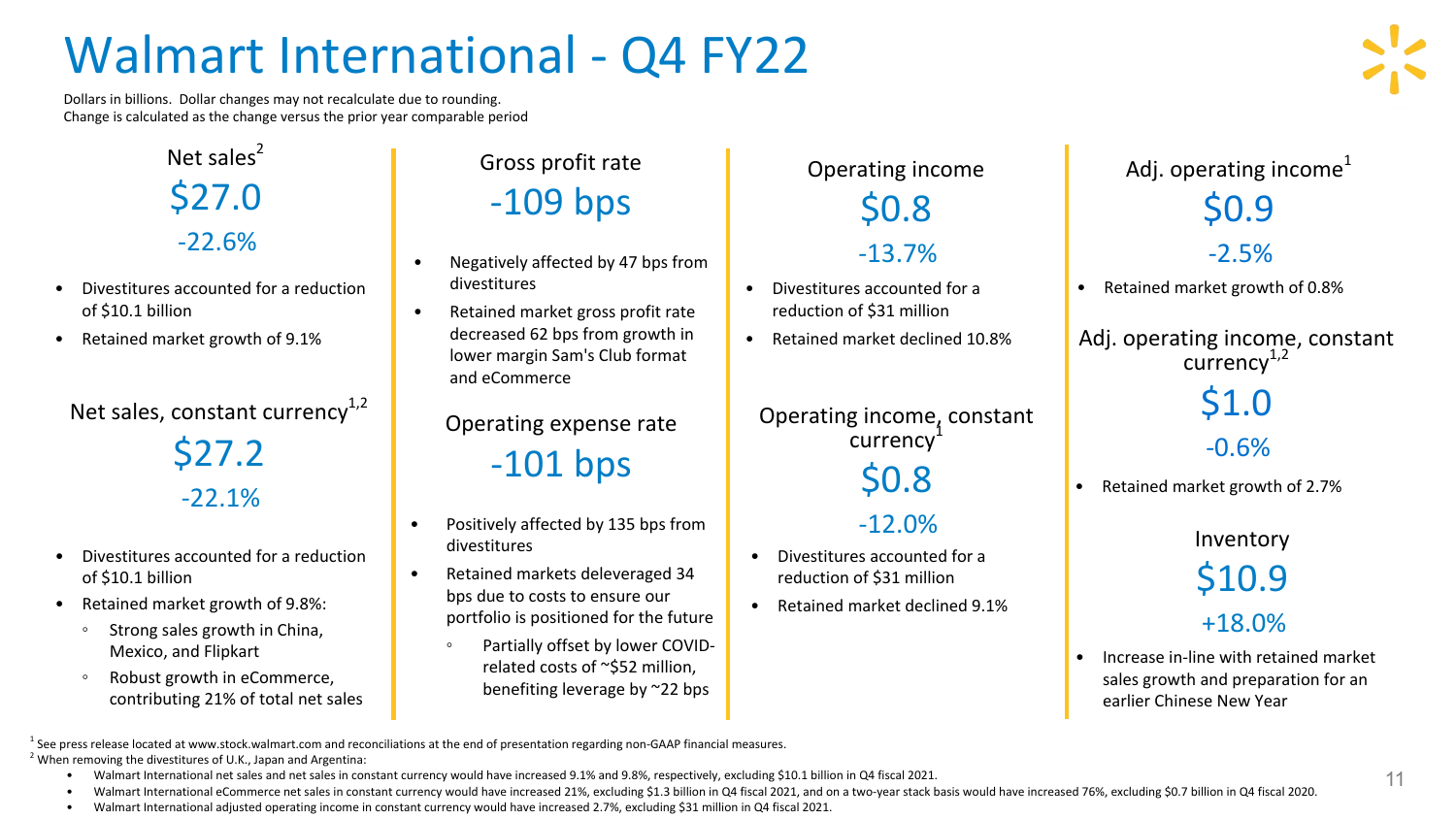### Walmart International - Q4 FY22

Results are presented on a constant currency basis. Net sales and comp sales are presented on a nominal, calendar basis and include eCommerce results. Change is calculated as the change versus the prior year comparable period.

|                         | Walmex <sup>1</sup>                                                                                                                                                                                                              | China                                                                                                                                                | Canada                                                                                                                                                                                         |
|-------------------------|----------------------------------------------------------------------------------------------------------------------------------------------------------------------------------------------------------------------------------|------------------------------------------------------------------------------------------------------------------------------------------------------|------------------------------------------------------------------------------------------------------------------------------------------------------------------------------------------------|
| Net sales growth        | $+9.5%$                                                                                                                                                                                                                          | $+26.7%$                                                                                                                                             | $+3.9%$                                                                                                                                                                                        |
| Comparable sales        | $+8.3%$                                                                                                                                                                                                                          | $+19.8%$                                                                                                                                             | $+4.6%$                                                                                                                                                                                        |
| Comparable transactions | $+6.7%$                                                                                                                                                                                                                          | $+3.4%$                                                                                                                                              | $+7.7%$                                                                                                                                                                                        |
| Comparable ticket       | $+1.5%$                                                                                                                                                                                                                          | $+15.8%$                                                                                                                                             | $-2.9%$                                                                                                                                                                                        |
|                         | Strong growth, lifted by "El Fin<br>$\bullet$<br>Irresistible" event<br>In Mexico, comp sales increased<br>7.8%<br>Comp sales outpaced ANTAD <sup>2</sup> self-<br>service and club by 80 bps<br>Mexico eCommerce net sales +15% | Strong sales in Sam's Club, partially<br>offset by softer transactions in<br><b>Hypermarkets</b><br>eCommerce net sales +93%<br>Two-year stack +158% | Strong growth in store sales with<br>strength in most categories<br>Increased store transactions<br>eCommerce net sales declined 49<br>against strong growth last year<br>Two-year stack +225% |

◦ Two-year stack +186%

- clined 4%, st year
	- Two-year stack +225%

 $<sup>1</sup>$  Walmex includes the consolidated results of Mexico and Central America</sup>

 $^2$  ANTAD - Asociacion Nacional de Tiendas de Autoservicio y Departamentales; The National Association of Supermarkets and Department Stores 12 and  $\sim$  12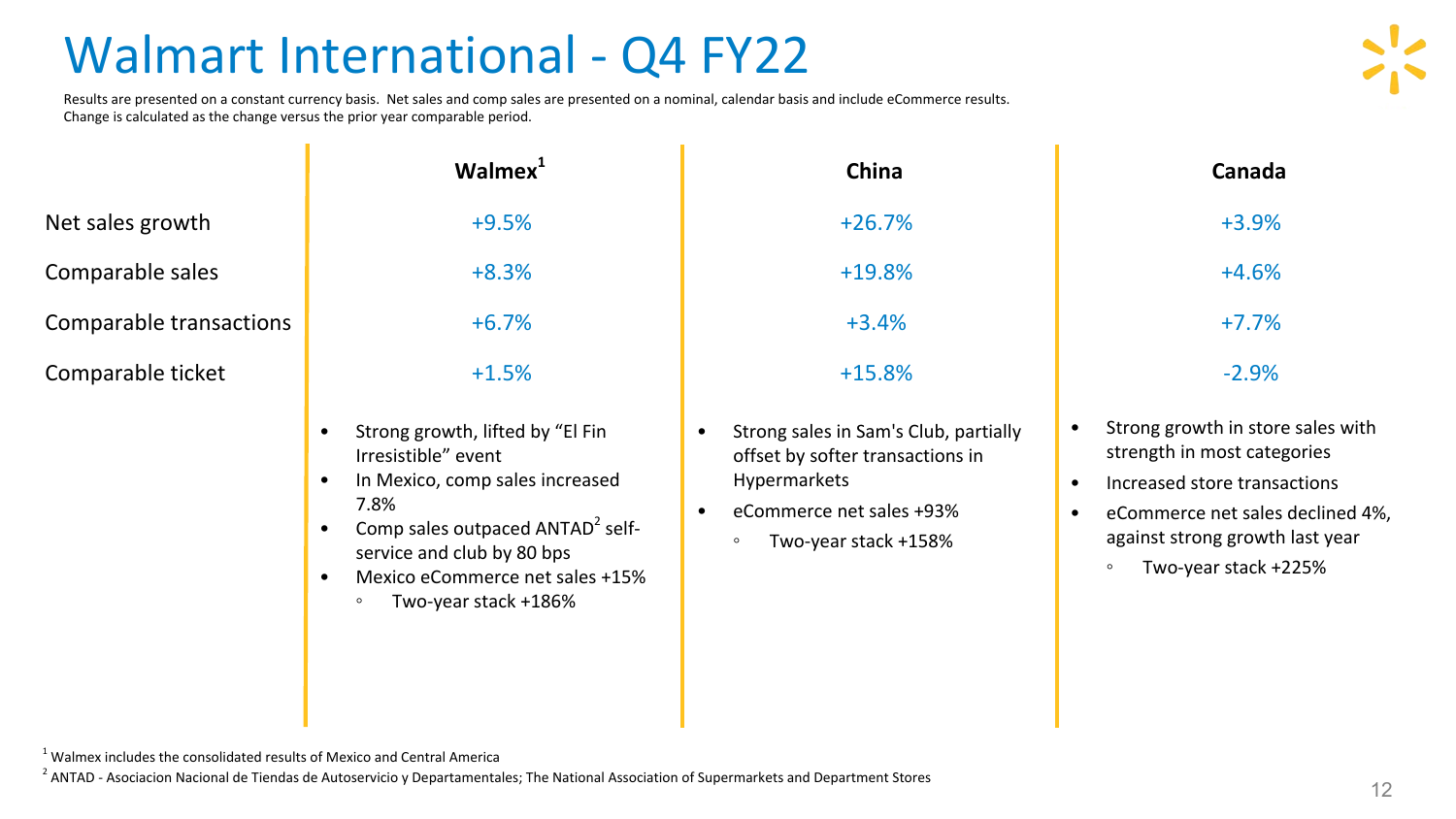### Walmart International - Q4 FY22

Results are presented on a constant currency basis. Change is calculated as the change versus the prior year comparable period

|                        | Walmex <sup>1</sup>                                                                                                                                                                 | <b>China</b>                                                                                       | Canada                                                                           |
|------------------------|-------------------------------------------------------------------------------------------------------------------------------------------------------------------------------------|----------------------------------------------------------------------------------------------------|----------------------------------------------------------------------------------|
| Gross profit rate      | <b>Relatively Flat</b>                                                                                                                                                              | <b>Decrease</b>                                                                                    | <b>Slight Decrease</b>                                                           |
|                        | Investment in price and mix of<br>lower margin categories in Central<br>America, offset by higher margin in<br>self service, grocery and health &<br>wellness categories in Mexico. | Growth in lower margin Sam's Club<br>$\bullet$<br>format and in eCommerce                          | Increased import and logistic costs<br>$\bullet$<br>from logistics interruptions |
| Operating expense rate | Increase                                                                                                                                                                            | <b>Decrease</b>                                                                                    | <b>Decrease</b>                                                                  |
|                        | Investments in associates,<br>eCommerce and new stores in<br>Mexico, partially offset from<br>leverage in Central America                                                           | Strong sales and greater penetration<br>of Sam's Club, contributing to lower<br>operating expenses | Leverage from strong sales and<br>$\bullet$<br>good expense management           |
| Operating income \$    | Increase                                                                                                                                                                            | <b>Decrease</b>                                                                                    | Increase                                                                         |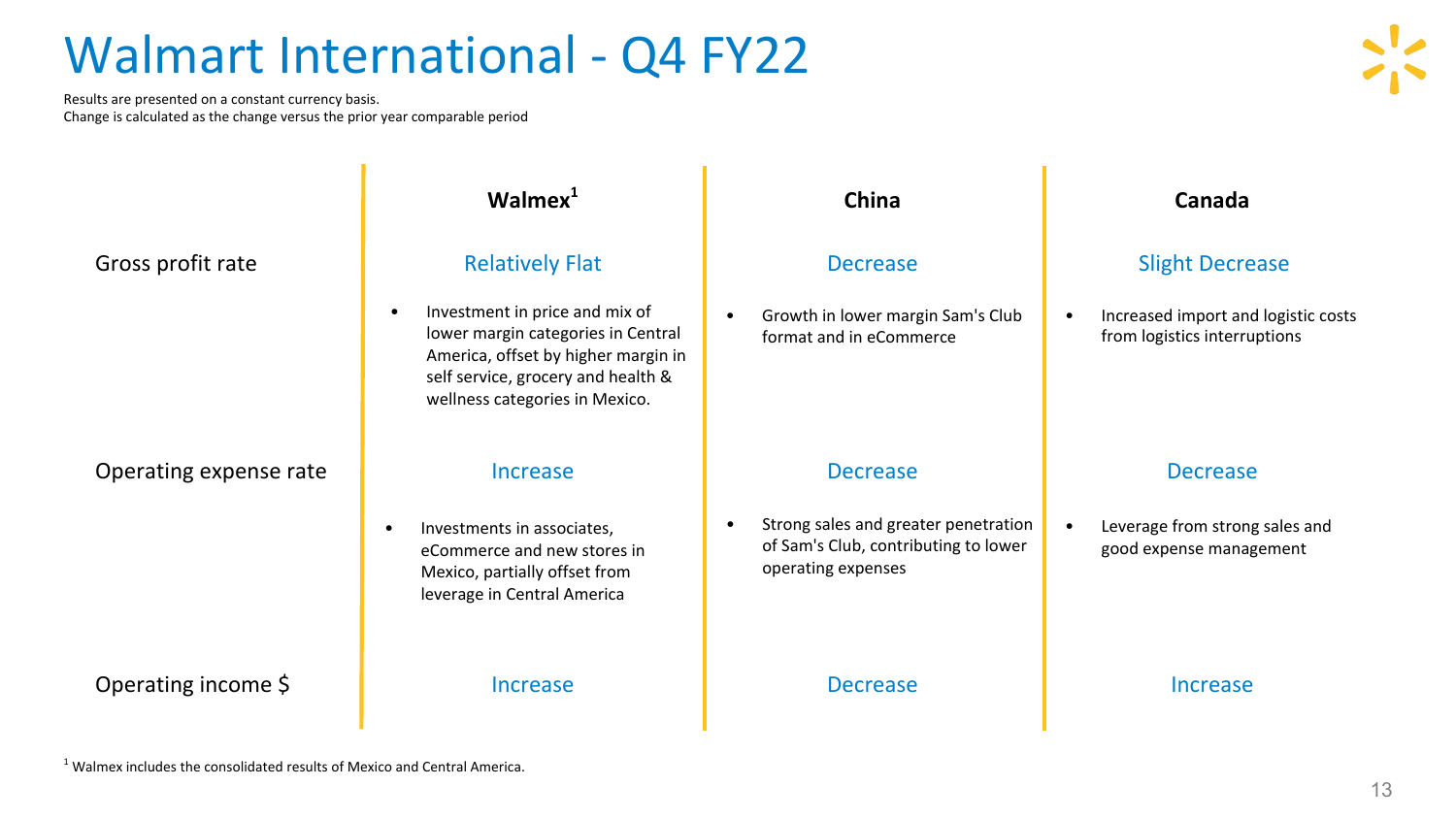### Sam's Club - Q4 FY22

Dollars in billions. Change is calculated as the change versus the prior vear comparable period

### **With Fuel With Fuel**

Net sales \$19.2

+16.5%

Comparable sales $<sup>1</sup>$ </sup>

+16.3%

- Strong comp sales growth driven by low double-digit increase in transactions and solid ticket growth, as well as continued stimulus spending and inflation
- On a two-year stack, comp sales increased 24.8%
- Strength across most categories, led by food
- Tobacco negatively affected comp sales

eCommerce net sales growth

+21%

• Strong contribution from both directto-home and curbside

#### Membership income

+9.1%

- Strong membership trends with record total member count
- $\bullet$  Plus penetration increased  $\sim$ 500 bps. reaching an all-time high

### Gross profit rate  $-48$  bps

- Unfavorable fuel mix negatively affected gross profit
- Higher supply chain costs, inflation, and investments in price were partially offset by higher co-branded credit card income and lower shrink

Operating expense rate

### $-105$  bps

- Higher sales positively affected operating expense leverage
- COVID-related costs were lower by ~\$50 mil. and benefited expense leverage by ~35 bps

Operating income \$0.5 +41.1%

> Inventory \$6.0 +23.6%

Increase reflects inventory build to support higher sales trends and lapping last vear's COVID-related effects on inventory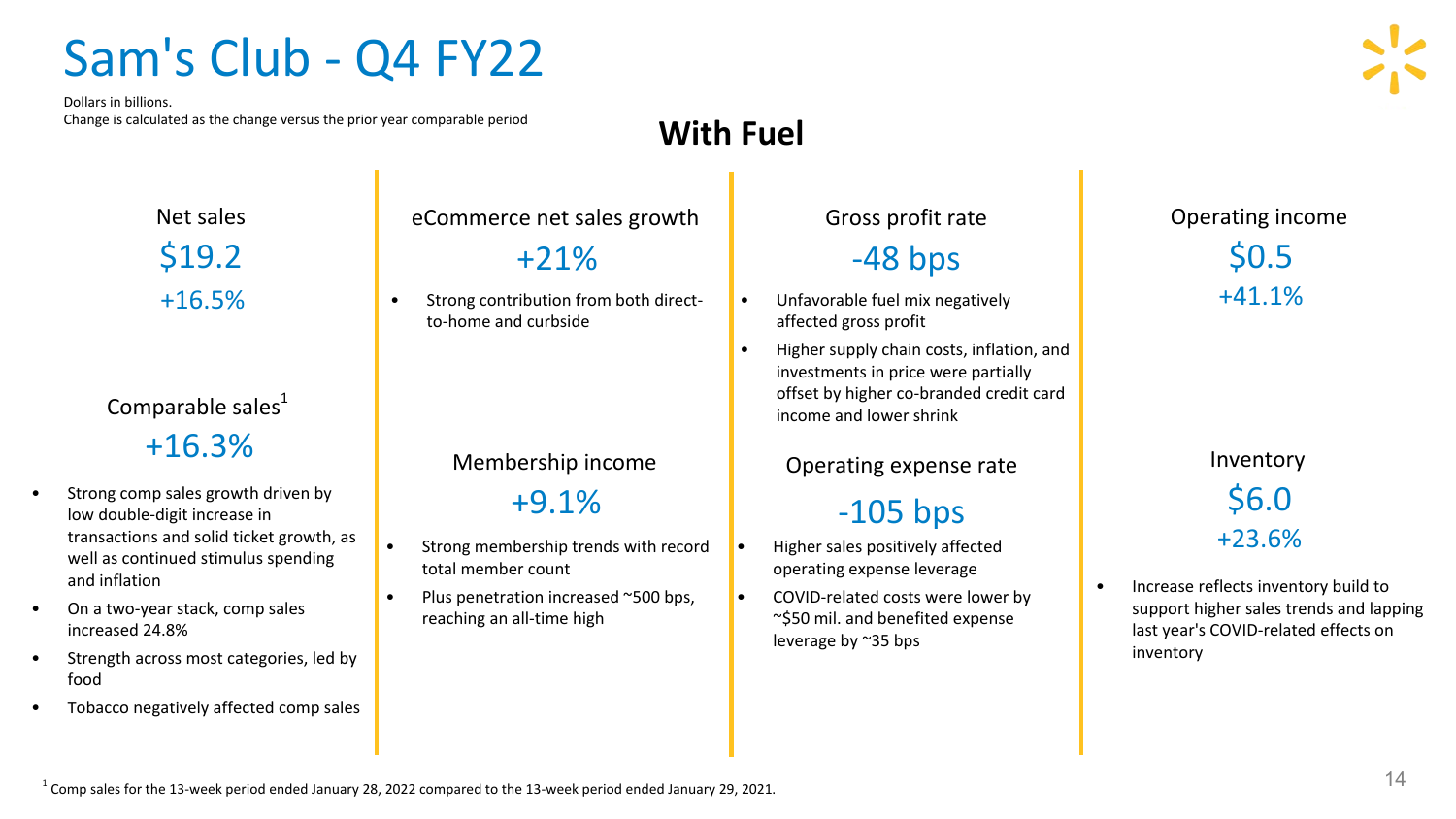Sam's Club - Q4 FY22

Dollars in billions. Change is calculated as the change versus the prior vear comparable period

#### **Without Fuel**



 $^1$  Comp sales for the 13-week period ended January 28, 2022 compared to the 13-week period ended January 29, 2021, and excludes fuel.

<sup>2</sup> Tobacco negatively affected comp sales for the 13-week period ended January 28, 2022 by 40 basis points. On a two-year stack, tobacco negatively affected comp sales by 450 basis points.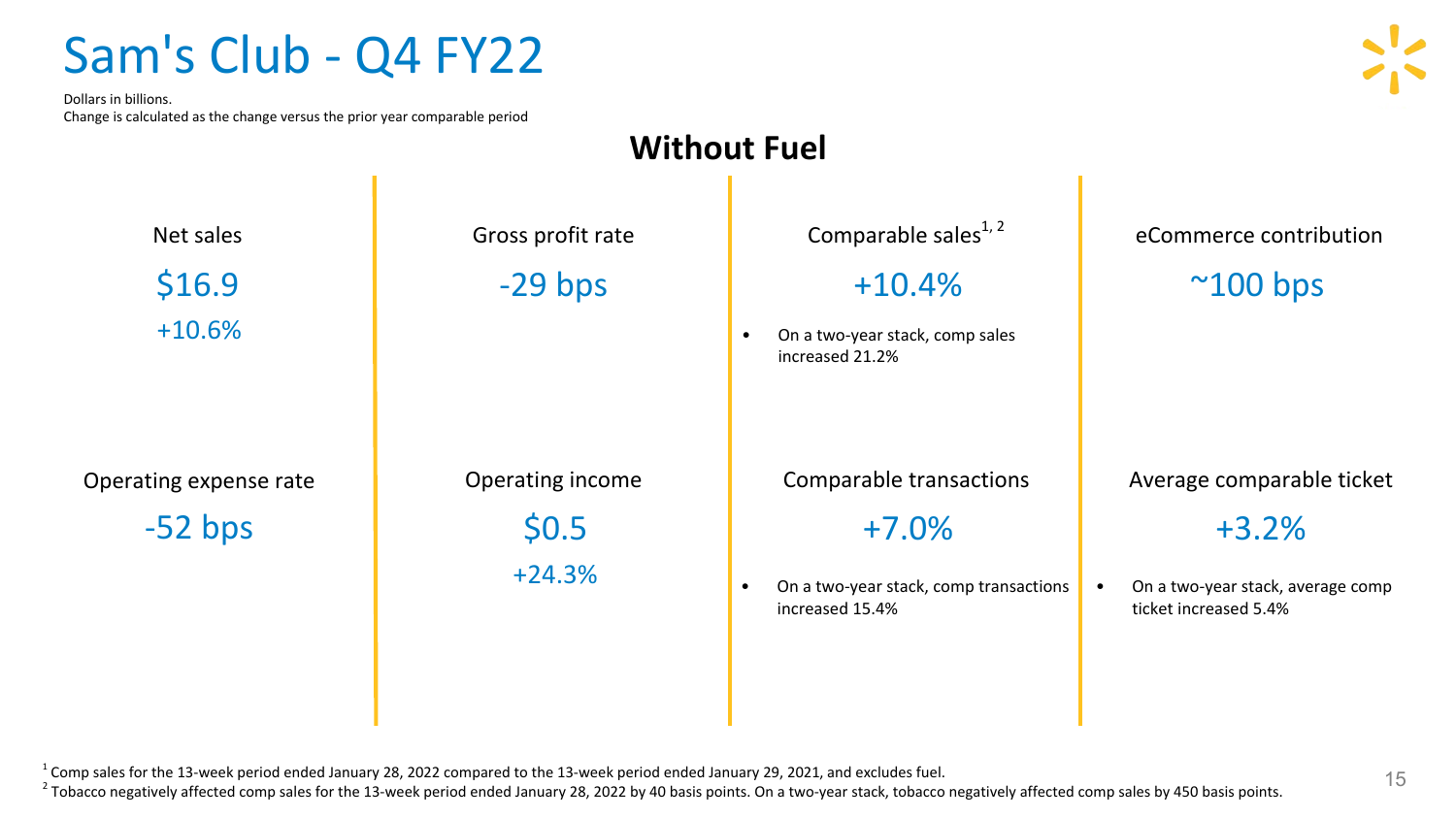## Sam's Club - quarterly financial highlights



| Category                                | <b>Comp sales</b>   | <b>Details</b>                                                                                           |
|-----------------------------------------|---------------------|----------------------------------------------------------------------------------------------------------|
| Fresh / Freezer / Cooler                | + low-teens         | Fresh meat, produce & floral, and prepared foods performed well<br>$\bullet$                             |
| Grocery and beverage                    | + mid-teens         | Drinks, dry grocery, and chips showed strength<br>$\bullet$                                              |
| <b>Consumables</b>                      | + high single-digit | Laundry & home care, pet supplies, and baby care performed well<br>$\bullet$                             |
| Home and apparel                        | + mid-teens         | Strength in apparel, toys, jewelry, tires and seasonal                                                   |
| Technology, office and<br>entertainment | - low single-digit  | Consumer electronics were soft, partially offset by gift cards and office supplies strength<br>$\bullet$ |
| <b>Health and wellness</b>              | + mid single-digit  | Pharmacy and over the counter were strong                                                                |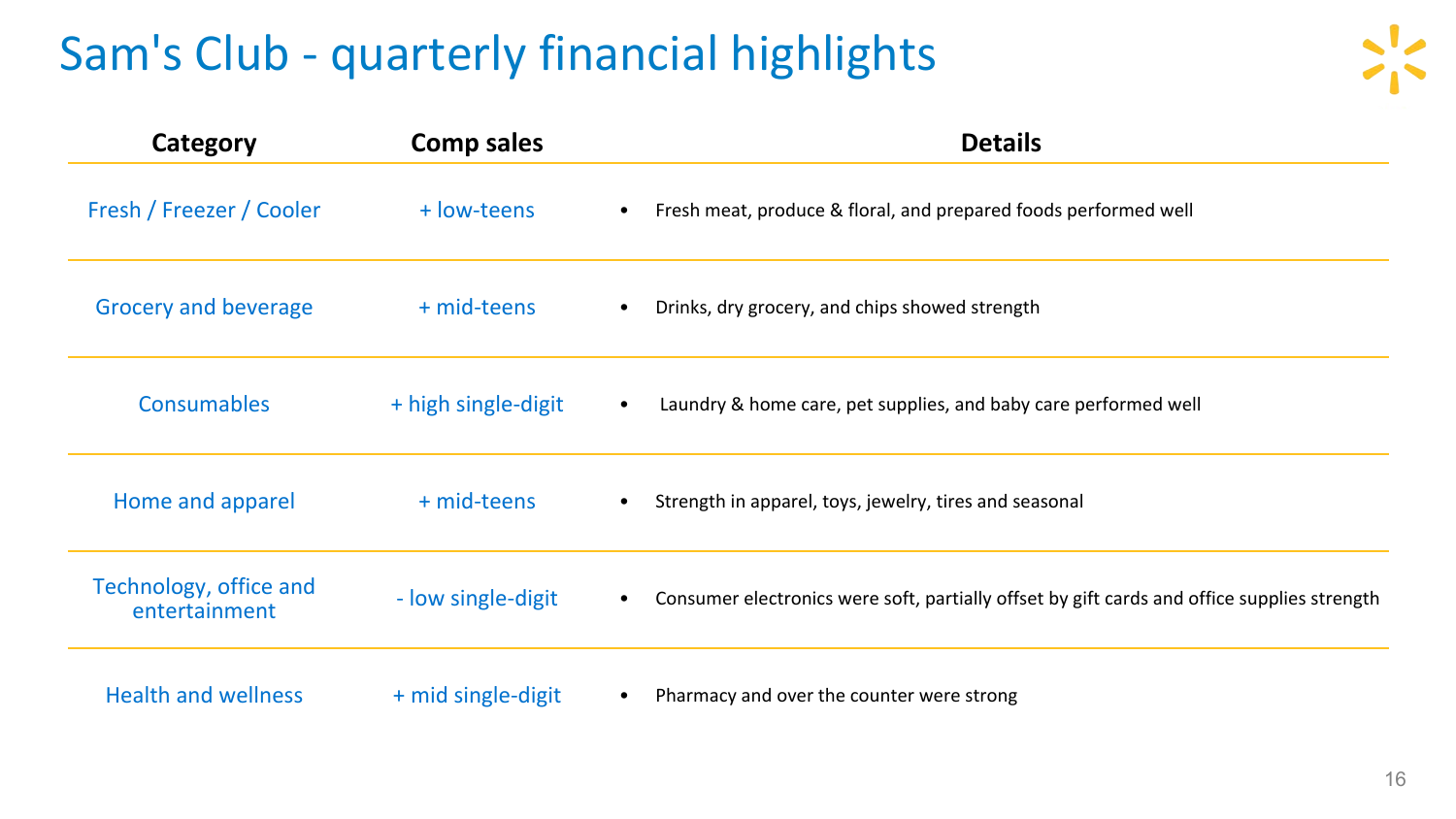### Non-GAAP measures - ROI



We include Return on Assets ("ROA"), which is calculated in accordance with U.S. generally accepted accounting principles ("GAAP") as well as Return on Investment ("ROI") as measures to assess returns on assets. Management believes ROI is a meaningful measure to share with investors because it helps investors assess how effectively Walmart is deploying its assets. Trends in ROI can fluctuate over time as management balances long-term strategic initiatives with possible short-term impacts. We consider ROA to be the financial measure computed in accordance with GAAP that is the most directly comparable financial measure to our calculation of ROL

ROA was 5.6 percent for each of the fiscal years ended January 31, 2022 and 2021. ROI was 14.9 percent and 14.0 percent for the fiscal year ended January 31, 2022 and 2021. The increase in ROI was primarily due to the increase in operating income.

We define ROI as adjusted operating income (operating income plus interest income, depreciation and amortization, and rent expense) for the trailing twelve months divided by average invested capital during that period. We consider average invested capital to be the average of our beginning and ending total assets, plus average accumulated depreciation and average amortization, less average accounts payable and average accrued liabilities for that period.

Our calculation of ROI is considered a non-GAAP financial measure because we calculate ROI using financial measures that exclude and include amounts that are included and excluded in the most directly comparable GAAP financial measure. For example, we exclude the impact of depreciation and amortization from our reported operating income in calculating the numerator of our calculation of ROI. As mentioned above, we consider ROA to be the financial measure computed in accordance with GAAP most directly comparable to our calculation of ROI. ROI differs from ROA (which is consolidated net income for the period divided by average total assets for the period) because ROI: adjusts operating income to exclude certain expense items and adds interest income; and adjusts total assets for the impact of accumulated depreciation and amortization, accounts payable and accrued liabilities to arrive at total invested capital. Because of the adjustments mentioned above, we believe ROI more accurately measures how we are deploying our key assets and is more meaningful to investors than ROA. Although ROI is a standard financial measure, numerous methods exist for calculating a company's ROI. As a result, the method used by management to calculate our ROI may differ from the methods used by other companies to calculate their ROI.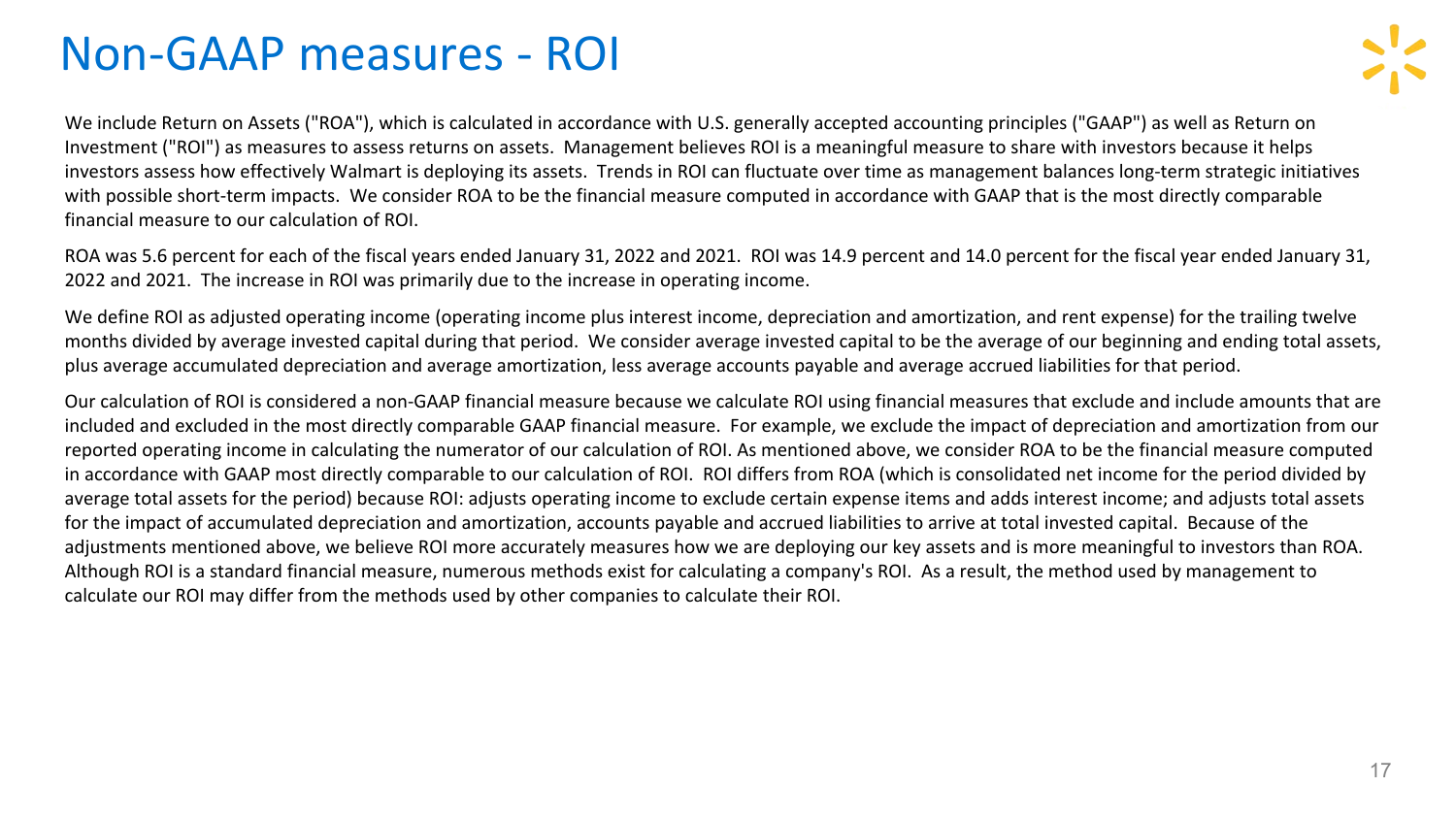### Non-GAAP measures - ROI (cont.)



The calculation of ROA and ROI, along with a reconciliation of ROI to the calculation of ROA, is as follows:

| <b>CALCULATION OF RETURN ON ASSETS</b>    |       |         |                   |                    |                      |           | <b>CALCULATION OF RETURN ON INVESTMENT</b> |                                                                     |                    |         |    |           |
|-------------------------------------------|-------|---------|-------------------|--------------------|----------------------|-----------|--------------------------------------------|---------------------------------------------------------------------|--------------------|---------|----|-----------|
|                                           |       |         |                   | <b>Fiscal Year</b> |                      |           |                                            |                                                                     | <b>Fiscal Year</b> |         |    |           |
|                                           |       |         | Ended January 31, |                    |                      |           |                                            |                                                                     | Ended January 31,  |         |    |           |
| (Dollars in millions)                     |       |         |                   | 2022               |                      | 2021      |                                            | (Dollars in millions)                                               |                    | 2022    |    | 2021      |
| <b>Numerator</b>                          |       |         |                   |                    |                      |           |                                            | <b>Numerator</b>                                                    |                    |         |    |           |
| Consolidated net income                   |       |         |                   | 13,940             |                      | 13,706    |                                            | Operating income                                                    | Ŝ.                 | 25,942  | Ś. | 22,548    |
| <b>Denominator</b>                        |       |         |                   |                    |                      |           |                                            | + Interest income                                                   |                    | 158     |    | 121       |
| Average total assets <sup>1</sup>         |       |         | Ś.                | 248,678            | S                    | 244,496   |                                            | + Depreciation and amortization                                     |                    | 10,658  |    | 11,152    |
| <b>Return on assets (ROA)</b>             | 5.6 % |         |                   | 5.6 %              | + Rent               |           |                                            | 2,274                                                               |                    | 2,626   |    |           |
|                                           |       |         |                   |                    | ROI operating income |           |                                            | 39,032                                                              |                    | 36,447  |    |           |
|                                           |       |         |                   |                    |                      |           |                                            |                                                                     |                    |         |    |           |
|                                           |       |         |                   | January 31,        |                      |           |                                            | <b>Denominator</b>                                                  |                    |         |    |           |
| <b>Certain Balance Sheet Data</b>         |       | 2022    |                   | 2021               |                      | 2020      |                                            | Average total assets <sup>1</sup>                                   |                    | 248,678 |    | \$244,496 |
| <b>Total assets</b>                       | Ś.    | 244,860 | S.                | 252,496            |                      | \$236,495 |                                            | + Average accumulated depreciation and<br>amortization <sup>1</sup> |                    | 98,199  |    | 94,351    |
| Accumulated depreciation and amortization |       | 102,211 |                   | 94,187             |                      | 94,514    |                                            | - Average accounts payable <sup>1</sup>                             |                    | 52,201  |    | 48,057    |
| Accounts payable                          |       | 55,261  |                   | 49,141             |                      | 46,973    |                                            | - Average accrued liabilities <sup>1</sup>                          |                    | 32,013  |    | 30,131    |
| <b>Accrued liabilities</b>                |       | 26,060  |                   | 37,966             |                      | 22,296    |                                            | Average invested capital                                            |                    | 262,663 | S. | 260,659   |
|                                           |       |         |                   |                    |                      |           |                                            | <b>Return on investment (ROI)</b>                                   |                    | 14.9 %  |    | 14.0 %    |

<sup>1</sup>The average is based on the addition of the account balance at the end of the current period to the account balance at the end of the prior period and dividing by 2.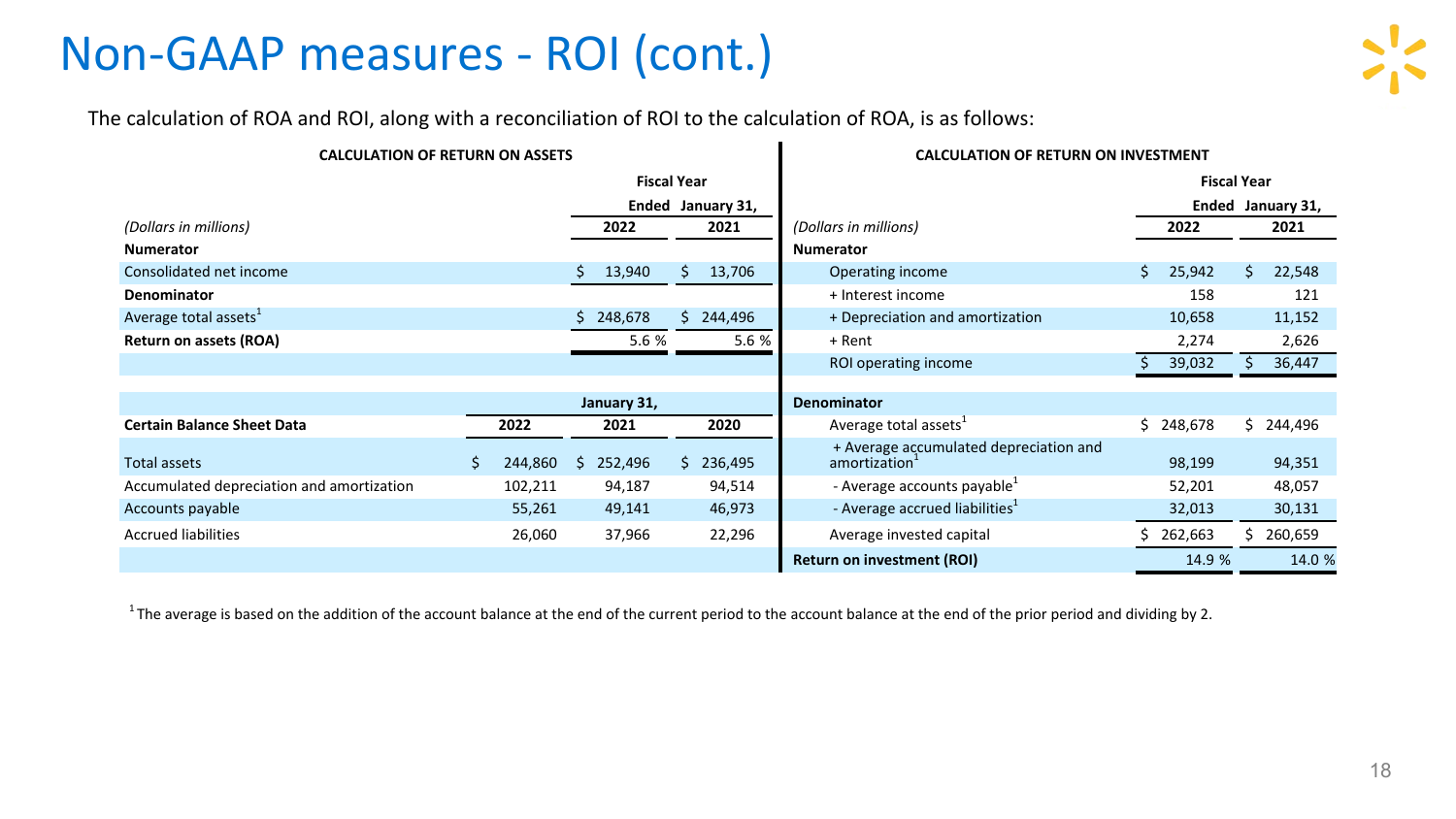### Non-GAAP measures - free cash flow



We define free cash flow as net cash provided by operating activities in a period minus payments for property and equipment made in that period. We had net cash provided by operating activities of \$24.2 billion for the fiscal year ended January 31, 2022, which decreased when compared to \$36.1 billion for the fiscal year ended January 31, 2021 primarily due to an increase in inventory costs and purchases to support strong sales and lapping the impact of accelerated inventory sell-through in fiscal 2021, as well as timing and payment of wages. We generated free cash flow of \$11.1 billion for the fiscal year ended January 31, 2022, which decreased when compared to \$25.8 billion for the fiscal year ended January 31, 2021 due to the same reasons as the decrease in net cash provided by operating activities, as well as \$2.8 billion in increased capital expenditures.

Free cash flow is considered a non-GAAP financial measure. Management believes, however, that free cash flow, which measures our ability to generate additional cash from our business operations, is an important financial measure for use in evaluating the company's financial performance. Free cash flow should be considered in addition to, rather than as a substitute for, consolidated net income as a measure of our performance and net cash provided by operating activities as a measure of our liquidity. Additionally, Walmart's definition of free cash flow is limited, in that it does not represent residual cash flows available for discretionary expenditures, due to the fact that the measure does not deduct the payments required for debt service and other contractual obligations or payments made for business acquisitions. Therefore, we believe it is important to view free cash flow as a measure that provides supplemental information to our Consolidated Statements of Cash Flows. Although other companies report their free cash flow, numerous methods may exist for calculating a company's free cash flow. As a result, the method used by Walmart's management to calculate our free cash flow may differ from the methods used by other companies to calculate their free cash flow.

The following table sets forth a reconciliation of free cash flow, a non-GAAP financial measure, to net cash provided by operating activities, which we believe to be the GAAP financial measure most directly comparable to free cash flow, as well as information regarding net cash used in investing activities and net cash used in financing activities.

|                                                            | Fiscal Year Ended January 31, |           |
|------------------------------------------------------------|-------------------------------|-----------|
| (Dollars in millions)                                      | 2022                          | 2021      |
| Net cash provided by operating activities                  | 24,181                        | 36,074    |
| Payments for property and equipment (capital expenditures) | (13, 106)                     | (10, 264) |
| Free cash flow                                             | 11.075                        | 25,810    |
|                                                            |                               |           |
| Net cash used in investing activities <sup>1</sup>         | $(6,015)$ \$                  | (10,071)  |
| Net cash used in financing activities                      | (22,828)                      | (16, 117) |

<sup>1</sup> "Net cash used in investing activities" includes payments for property and equipment, which is also included in our computation of free cash  $19$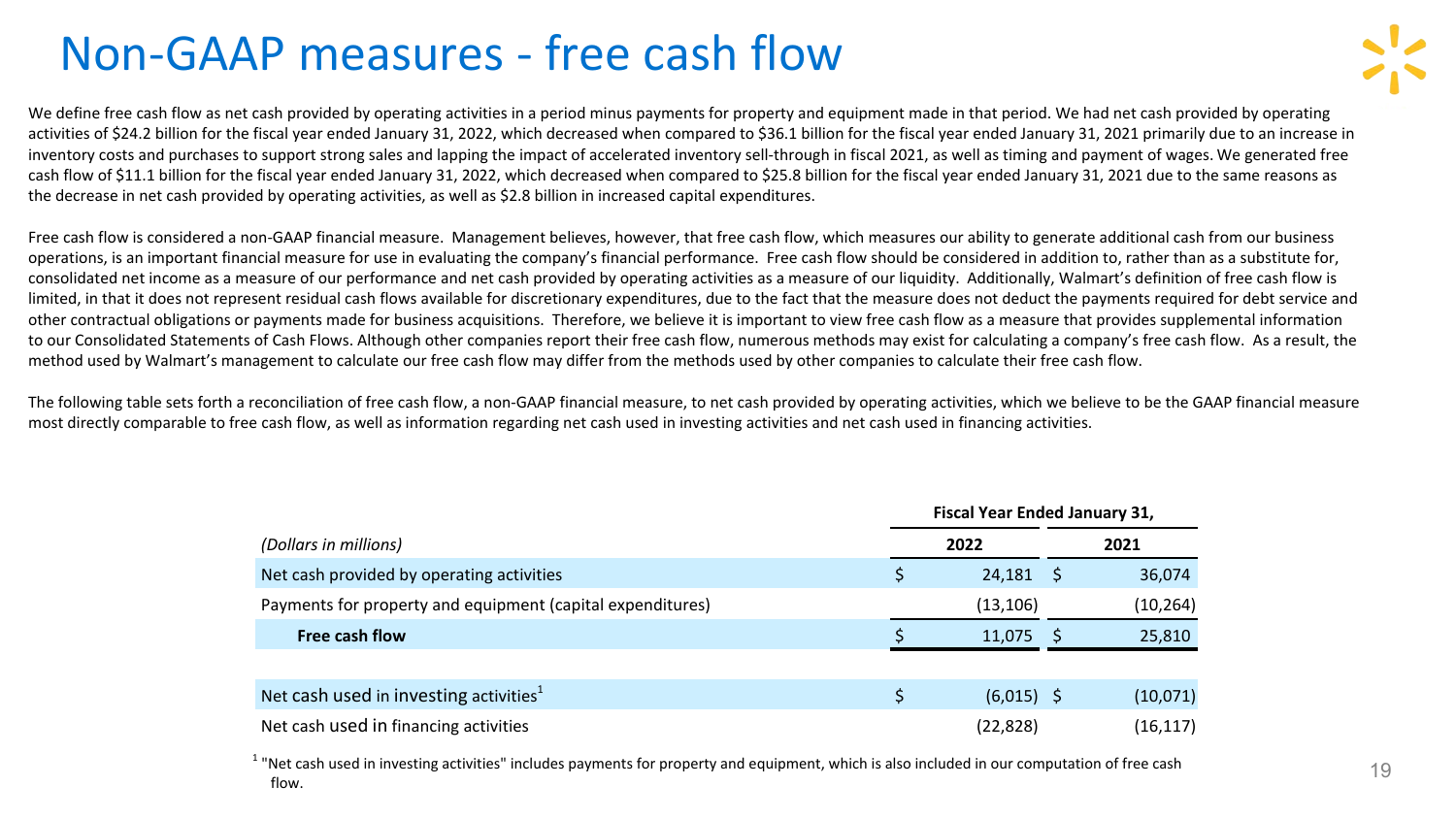### Non-GAAP measures - constant currency



In discussing our operating results, the term currency exchange rates refers to the currency exchange rates we use to convert the operating results for countries where the functional currency is not the U.S. dollar into U.S. dollars. We calculate the effect of changes in currency exchange rates as the difference between current period activity translated using the current period's currency exchange rates and the comparable prior year period's currency exchange rates. Additionally, no currency exchange rate fluctuations are calculated for non-USD acquisitions until owned for 12 months. Throughout our discussion, we refer to the results of this calculation as the impact of currency exchange rate fluctuations. When we refer to constant currency operating results, this means operating results without the impact of the currency exchange rate fluctuations. The disclosure of constant currency amounts or results permits investors to better understand Walmart's underlying performance without the effects of currency exchange rate fluctuations. The table below reflects the calculation of constant currency for total revenues, net sales and operating income for the three months and fiscal year ended January 31, 2022.

|                                     | Three Months Ended January 31, 2022 |        |                                |              |                     |                                |              | Fiscal Year Ended January 31, 2022 |                                |    |                     |                   |
|-------------------------------------|-------------------------------------|--------|--------------------------------|--------------|---------------------|--------------------------------|--------------|------------------------------------|--------------------------------|----|---------------------|-------------------|
|                                     |                                     | 2022   | Percent<br>Change <sup>+</sup> |              | 2022                | Percent<br>Change <sup>+</sup> |              | 2022                               | Percent<br>Change <sup>-</sup> |    | 2022                | Percent<br>Change |
| (Dollars in millions)               |                                     |        | <b>Walmart International</b>   |              | <b>Consolidated</b> |                                |              | <b>Walmart International</b>       |                                |    | <b>Consolidated</b> |                   |
| <b>Total revenues:</b>              |                                     |        |                                |              |                     |                                |              |                                    |                                |    |                     |                   |
| As reported                         | Ś.                                  | 27,361 | $-22.3%$                       | Ŝ.           | 152,871             | 0.5%                           | <sup>S</sup> | 102,459                            | $-16.4%$                       | Ŝ. | 572,754             | 2.4 %             |
| Currency exchange rate fluctuations |                                     | 155    | N/A                            |              | 155                 | N/A                            |              | (4, 565)                           | N/A                            |    | (4, 565)            | N/A               |
| Constant currency total revenues    |                                     | 27,516 | $-21.8%$                       | <sup>S</sup> | 153,026             | $0.6 \%$ \$                    |              | 97,894                             | $-20.1%$                       |    | 568,189             | 1.6 %             |
| Net sales $2,3$ :                   |                                     |        |                                |              |                     |                                |              |                                    |                                |    |                     |                   |
| As reported                         | Ŝ.                                  | 26,997 | -22.6%                         | Ŝ.           | 151,525             | 0.4%                           | S            | 100,959                            | -16.8%                         | S  | 567,762             | 2.3 %             |
| Currency exchange rate fluctuations |                                     | 156    | N/A                            |              | 156                 | N/A                            |              | (4,501)                            | N/A                            |    | (4,501)             | N/A               |
| Constant currency net sales         |                                     | 27,153 | -22.1%                         | Ŝ.           | 151,681             | 0.5%                           | <sub>S</sub> | 96,458                             | -20.5%                         | -S | 563,261             | 1.4 %             |
| <b>Operating income:</b>            |                                     |        |                                |              |                     |                                |              |                                    |                                |    |                     |                   |
| As reported                         | $\mathsf{S}$                        | 832    | $-13.7\%$ \$                   |              | 5,887               | $7.3 \%$ \$                    |              | 3,758                              | 2.7%                           |    | 25,942              | 15.1 %            |
| Currency exchange rate fluctuations |                                     | 16     | N/A                            |              | 16                  | N/A                            |              | (265)                              | N/A                            |    | (265)               | N/A               |
| Constant currency operating income  |                                     | 848    | $-12.0\%$                      |              | 5,903               | 7.6 %                          |              | 3,493                              | $-4.6%$                        |    | 25,677              | 13.9 %            |

 $1$ Change versus prior year comparable period.

<sup>2</sup> Walmart International eCommerce net sales were \$5.8 billion for the three months ended January 31, 2022, which was negatively impacted by \$30 million of currency exchange rate fluctuations.

 $^3$  Walmart International eCommerce net sales decreased 5% on a reported basis and 5% in constant currency for the three months ended January 31, 2022.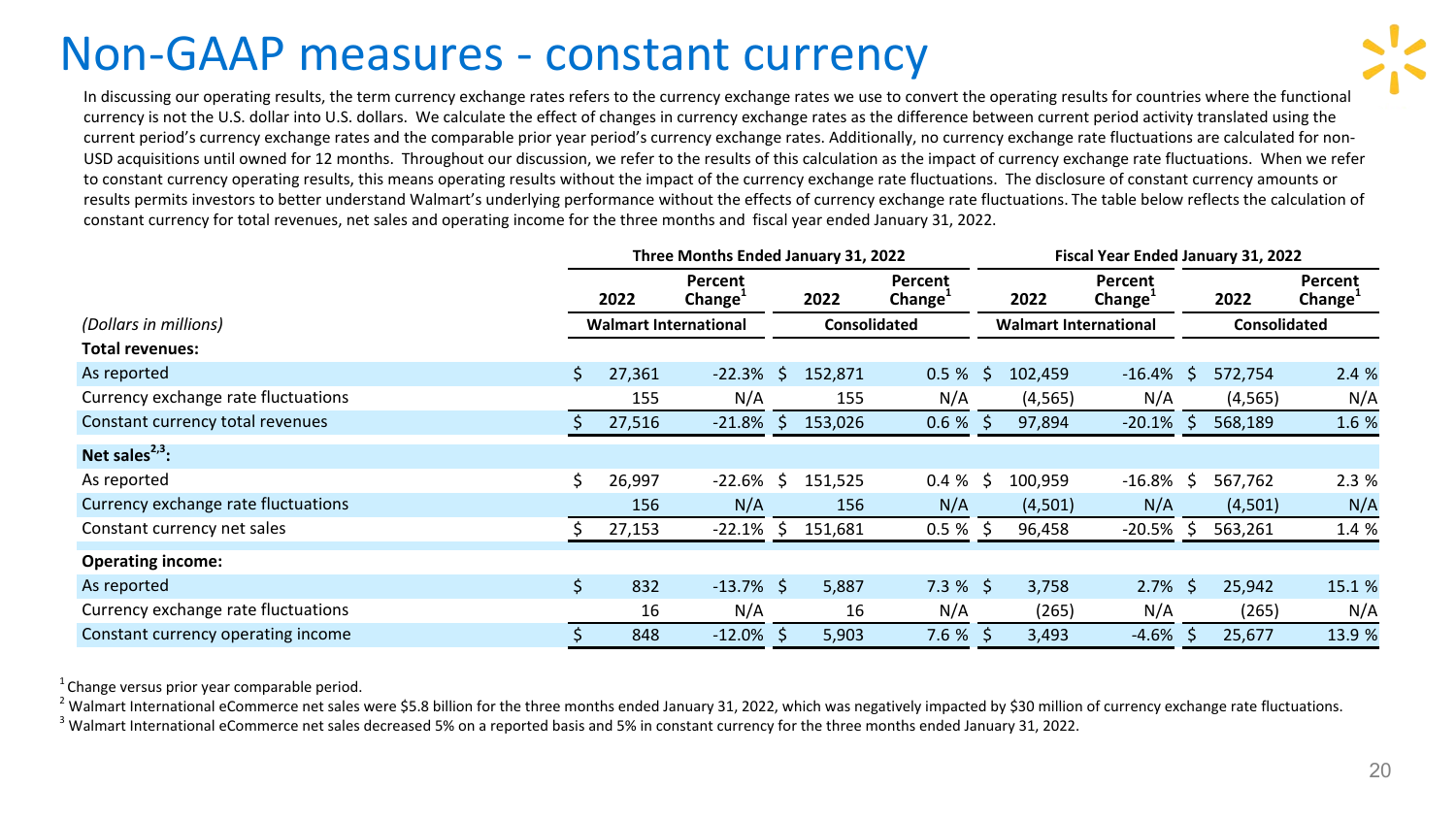### Non-GAAP measures - adjusted operating income

Adjusted operating income is considered a non-GAAP financial measure under the SEC's rules because it excludes certain charges included in operating income calculated in accordance with GAAP. Management believes that adjusted operating income is a meaningful measure to share with investors because it best allows comparison of the performance with that of the comparable period. In addition, adjusted operating income affords investors a view of what management considers Walmart's core earnings performance and the ability to make a more informed assessment of such core earnings performance as compared with that of the prior year.

When we refer to adjusted operating income in constant currency this means adjusted operating results without the impact of the currency exchange rate fluctuations. The disclosure of constant currency amounts or results permits investors to better understand Walmart's underlying performance without the effects of currency exchange rate fluctuations. The table below reflect the calculation of adjusted operating income and adjusted operating income in constant currency for the three months and fiscal year ended January 31, 2022.

|                                                 | Three Months Ended January 31, |                          |                              |                                |              |                                |                          | Fiscal Year Ended January 31, |                              |           |                     |           |  |  |
|-------------------------------------------------|--------------------------------|--------------------------|------------------------------|--------------------------------|--------------|--------------------------------|--------------------------|-------------------------------|------------------------------|-----------|---------------------|-----------|--|--|
|                                                 | <b>Walmart US</b>              |                          | <b>Walmart International</b> |                                | Consolidated |                                | <b>Walmart US</b>        |                               | <b>Walmart International</b> |           | <b>Consolidated</b> |           |  |  |
|                                                 | 2022                           | 2021                     | 2022                         | 2021                           | 2022         | 2021                           | 2022                     | 2021                          | 2022                         | 2021      | 2022                | 2021      |  |  |
| <b>Operating income:</b>                        |                                |                          |                              |                                |              |                                |                          |                               |                              |           |                     |           |  |  |
| Operating income, as reported                   | 5,183                          | 5,168                    | 832                          | 964                            | 5,887        | 5,487                          | 21,587                   | 19,116                        | 3,758                        | 3,660     | 25,942              | 22,548    |  |  |
| Officer compensation charge <sup>1</sup>        |                                |                          |                              |                                | –            | 175                            |                          |                               |                              |           |                     | 175       |  |  |
| Business restructuring charges <sup>2</sup>     | $\qquad \qquad \longleftarrow$ | $\overline{\phantom{0}}$ | 108                          | $\qquad \qquad \longleftarrow$ | 108          | $\qquad \qquad \longleftarrow$ | $\overline{\phantom{m}}$ | 380                           | 108                          | -         | 108                 | 380       |  |  |
| Discrete tax item                               |                                |                          | —                            |                                |              |                                |                          |                               |                              | 77        | —                   | 77        |  |  |
| Adjusted operating income                       | 5,183                          | 5,168                    | 940                          | 964                            | 5,995        | 5,662                          | 21,587                   | 19,496                        | 3,866                        | 3,737     | 26,050              | 23,180    |  |  |
| Percent change <sup>3</sup>                     | 0.3%                           | <b>NP</b>                | $-2.5%$                      | <b>NP</b>                      | 5.9%         | <b>NP</b>                      | 10.7%                    | <b>NP</b>                     | 3.5 %                        | <b>NP</b> | 12.4 %              | <b>NP</b> |  |  |
| Currency exchange rate fluctuations             |                                |                          | 18                           | -                              | 18           |                                |                          |                               | (263)                        | -         | (263)               |           |  |  |
| Adjusted operating income, constant<br>currency | 5,183                          | 5,168                    | 958                          | 964                            | 6,013        | 5,662                          | 21,587                   | 19,496                        | 3,603                        | 3,737     | 25,787              | 23,180    |  |  |
| Percent change <sup>3</sup>                     | 0.3%                           | <b>NP</b>                | $-0.6%$                      | <b>NP</b>                      | 6.2%         | <b>NP</b>                      | 10.7 %                   | <b>NP</b>                     | (3.6)%                       | <b>NP</b> | 11.2 %              | <b>NP</b> |  |  |

1 The charge relates to amounts which were not allocated to an operating segment and recorded in Corporate and support.

<sup>2</sup>Business restructuring charges in the fourth quarter of fiscal 2022 primarily consist of severance and store closure related costs due to strategic decisions made in the Walmart International segment. Business restructuring charges in the second quarter of fiscal 2021 are the result of changes to Walmart US support teams to better support its omni-channel strategy.

<sup>3</sup> Change versus prior year comparable period.

NP - not provided 21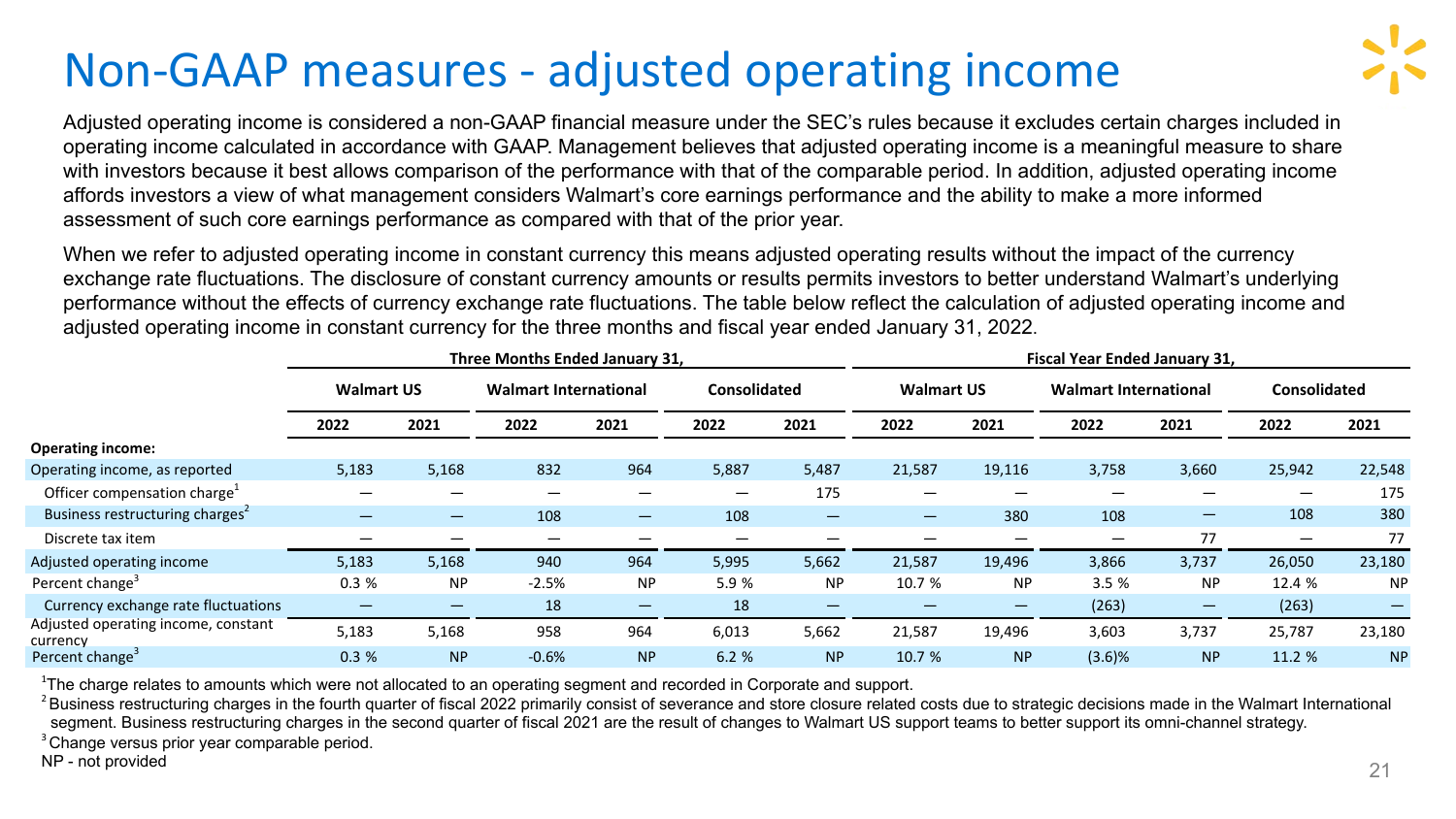### Non-GAAP measures - adjusted EPS

Adjusted diluted earnings per share attributable to Walmart (Adjusted EPS) is considered a non-GAAP financial measure under the SEC's rules because it excludes certain amounts included in the diluted earnings per share attributable to Walmart calculated in accordance with GAAP (EPS), the most directly comparable financial measure calculated in accordance with GAAP. Management believes that Adjusted EPS is a meaningful measure to share with investors because it best allows comparison of the performance with that of the comparable period. In addition, Adjusted EPS affords investors a view of what management considers Walmart's core earnings performance and the ability to make a more informed assessment of such core earnings performance with that of the prior year.

We adjust for the unrealized and realized gains and losses on our equity investments each quarter because although the investments are strategic decisions for the company's retail operations, management's measurement of each strategy is primarily focused on the operational results rather than the fair value of such investments. Additionally, management does not forecast changes in the fair value of its equity investments. Accordingly, management adjusts EPS each quarter for the realized and unrealized gains and losses related to those equity investments.

We have calculated Adjusted EPS for the three months and fiscal year ended January 31, 2022 by adjusting EPS for the following:

- 1. unrealized and realized gains and losses on the company's equity investments;
- 2. business restructuring charges associated with a strategic decision to discontinue a Walmart U.S. joint venture, as well as severance and store closure related costs in Walmart International;
- 3. loss on extinguishment of debt recorded during the third quarter of fiscal 2022; and
- 4. the incremental loss on sale of our operations in the U.K and Japan recorded during the first quarter of fiscal 2022.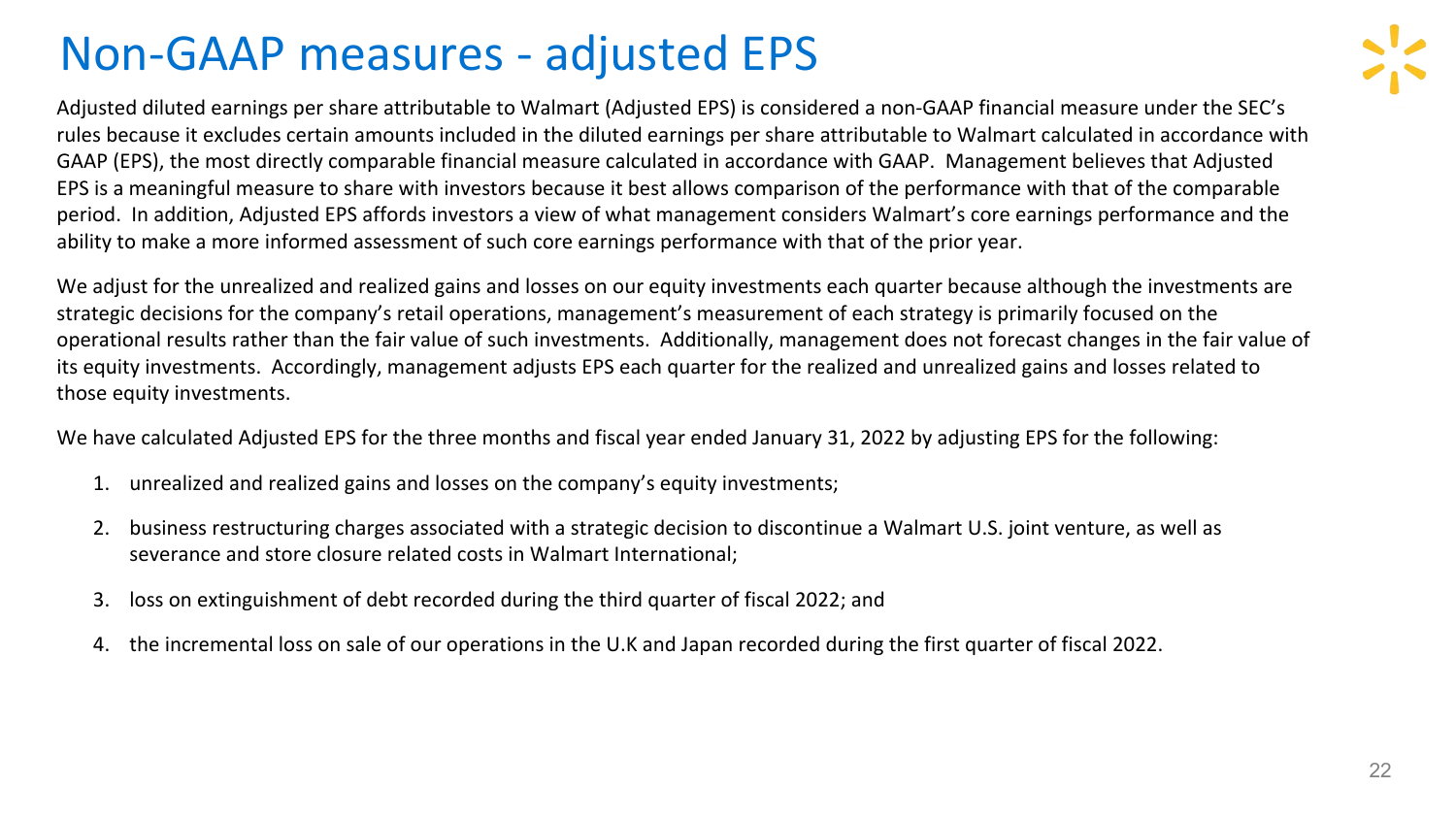### Non-GAAP measures - adjusted EPS (cont.)

|                                                                            | Three Months Ended January 31, 2022 |                        |                            |                      | Percent<br>Change <sup>1</sup> | Fiscal Year Ended January 31, 2022 <sup>5</sup> |                        |                                   |                      | Percent<br>Change <sup>1</sup> |
|----------------------------------------------------------------------------|-------------------------------------|------------------------|----------------------------|----------------------|--------------------------------|-------------------------------------------------|------------------------|-----------------------------------|----------------------|--------------------------------|
| Diluted earnings per share:                                                |                                     |                        |                            |                      |                                |                                                 |                        |                                   |                      |                                |
| <b>Reported EPS</b>                                                        |                                     |                        |                            | \$<br>1.28           | <b>NM</b>                      |                                                 |                        |                                   | \$.<br>4.87          | 2.5%                           |
| Adjustments:                                                               | Pre-Tax<br>Impact                   | Tax<br>Impact $^{2,3}$ | NCI<br>Impact <sup>4</sup> | <b>Net</b><br>Impact |                                | Pre-Tax<br>Impact                               | Tax<br>Impact $^{2,3}$ | <b>NCI</b><br>Impact <sup>4</sup> | <b>Net</b><br>Impact |                                |
| Unrealized and realized (gains) and losses on equity<br><i>investments</i> | \$<br>0.22                          | (0.05)<br>S            | \$<br>0.02                 | 0.19<br>Ŝ.           |                                | \$<br>0.87                                      | (0.18)<br>S            | <sup>S</sup><br>0.02              | 0.71<br>S.           |                                |
| Loss on extinguishment of debt                                             |                                     |                        |                            |                      |                                | 0.86                                            | (0.19)                 | $\overline{\phantom{a}}$          | 0.67                 |                                |
| Incremental loss on sale of our operations in the U.K.<br>and Japan        |                                     |                        |                            |                      |                                | 0.15                                            |                        | –                                 | 0.15                 |                                |
| Business restructuring charges                                             | 0.08                                | (0.02)                 | $\qquad \qquad -$          | 0.06                 |                                | 0.08                                            | (0.02)                 | —                                 | 0.06                 |                                |
| <b>Net adjustments</b>                                                     |                                     |                        |                            | 0.25                 |                                |                                                 |                        |                                   | 1.59                 |                                |
|                                                                            |                                     |                        |                            |                      |                                |                                                 |                        |                                   |                      |                                |
| <b>Adjusted EPS</b>                                                        |                                     |                        |                            | 1.53<br>Ś.           | 10.1%                          |                                                 |                        |                                   | Ś.<br>6.46           | 17.9%                          |

 $1$ Change versus prior year comparable period.

<sup>2</sup> Calculated based on nature of item, including any realizable deductions, and statutory rate in effect for relevant jurisdictions. Minimal realizable tax benefit was provided in connection with the incremental loss on sale.

<sup>3</sup> The reported effective tax rate was 24.0% and 25.4% for the three months and fiscal year ended January 31, 2022, respectively. Adjusted for the above items, the effective tax rate was 23.7% and 24.3% for the three months and fiscal year ended January 31, 2022, respectively.

 $<sup>4</sup>$  Calculated based on the ownership percentages of our noncontrolling interests.</sup>

 $5$ Quarterly adjustments or adjusted EPS may not sum to YTD adjustments or YTD adjusted EPS due to rounding.

NM - Not meaningful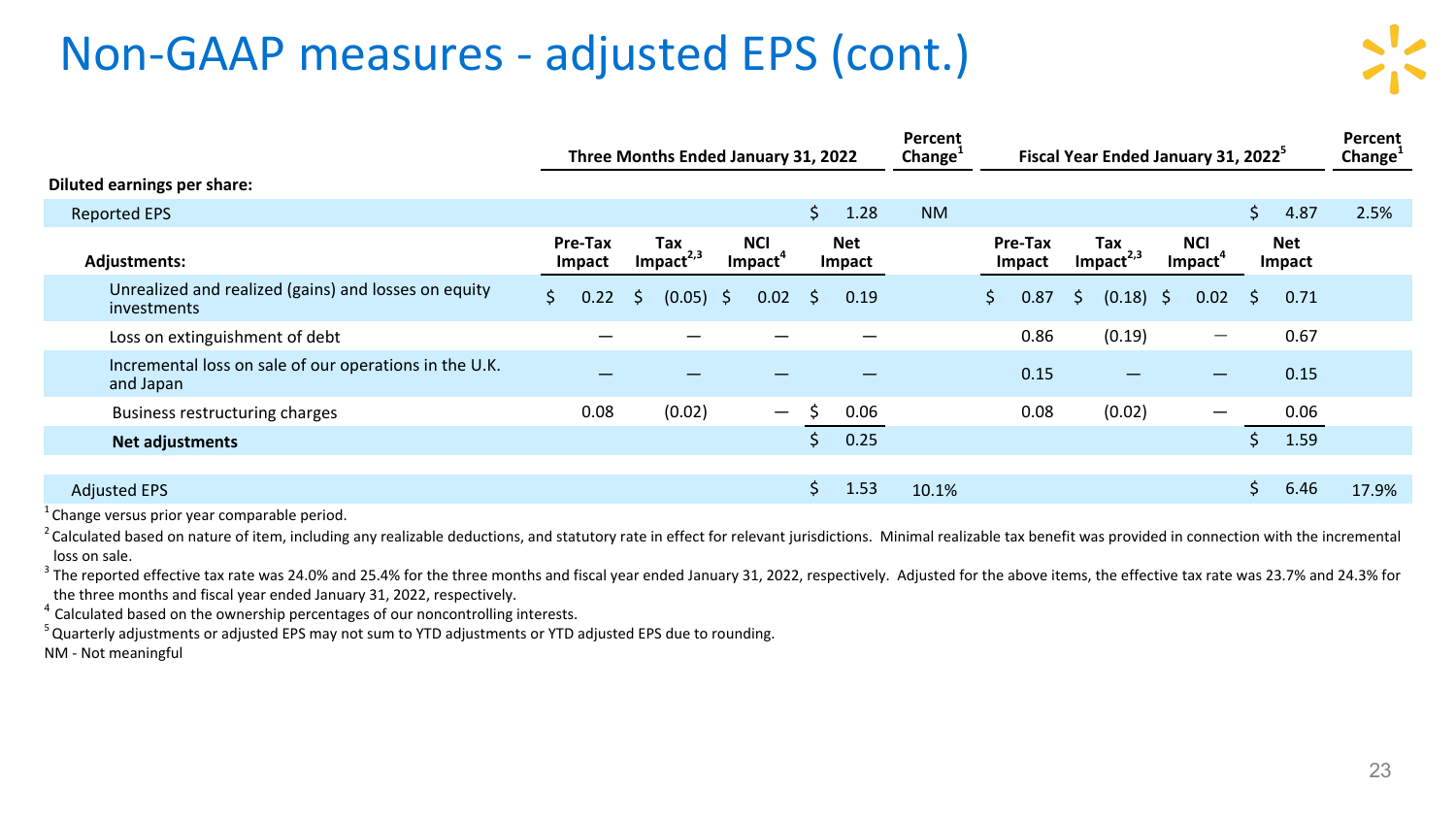### Non-GAAP measures - adjusted EPS (cont.)



As previously disclosed in our fiscal year ended January 31, 2021 press release, we have calculated Adjusted EPS for the three months and fiscal year ended January 31, 2021 by adjusting EPS for the following: (1) the loss on sale of our operations in Japan and the U.K. which were determined to be held for sale as of January 31, 2021 and our operations in Walmart Argentina which were held for sale as of October 31, 2020 and subsequently divested in November 2020; (2) unrealized and realized gains and losses on the Company's equity investments; (3) discrete tax items; (4) a charge related to officer compensation and (5) a business restructuring charge resulting from changes to Walmart support teams to better support the Walmart U.S. omni-channel support strategy in the quarter ended July 31, 2020.

|                                                                     | Three Months Ended January 31, 2021 |                     |                         |                   |                   | Fiscal Year Ended January 31, 2021 <sup>5</sup> |                           |                      |  |
|---------------------------------------------------------------------|-------------------------------------|---------------------|-------------------------|-------------------|-------------------|-------------------------------------------------|---------------------------|----------------------|--|
| Diluted earnings per share:                                         |                                     |                     |                         |                   |                   |                                                 |                           |                      |  |
| <b>Reported EPS</b>                                                 |                                     |                     |                         | \$.<br>(0.74)     |                   |                                                 |                           | 4.75<br>\$           |  |
| <b>Adjustments:</b>                                                 | Pre-Tax<br>Impact                   | Tax<br>Impact $1,2$ | NCI Impact <sup>3</sup> | <b>Net Impact</b> | Pre-Tax<br>Impact | Tax<br>Impact $1,2$                             | NCI Impact <sup>3</sup>   | Net Impact           |  |
| Loss on certain international operations held for sale or<br>sold   | \$<br>2.60                          | 0.06<br>- \$        | - \$<br>—               | 2.66<br>S         | 2.93<br>- \$      | 0.06<br>- \$                                    | - \$<br>$\qquad \qquad -$ | 2.99<br><sub>S</sub> |  |
| Unrealized and realized (gains) and losses on equity<br>investments | (0.63)                              | 0.14                | –                       | (0.49)            | (3.04)            | 0.64                                            |                           | (2.40)               |  |
| Business restructuring charge                                       |                                     |                     |                         |                   | 0.13              | (0.03)                                          |                           | 0.10                 |  |
| Discrete tax items                                                  | —                                   | (0.10)              |                         | (0.10)            | 0.06              | (0.05)                                          | (0.03)                    | (0.02)               |  |
| Officer compensation charge                                         | 0.06                                |                     |                         | 0.06              | 0.06              |                                                 |                           | 0.06                 |  |
| Net adjustments <sup>4</sup>                                        |                                     |                     |                         | 2.13<br>Ŝ         |                   |                                                 |                           | 0.73                 |  |
|                                                                     |                                     |                     |                         |                   |                   |                                                 |                           |                      |  |
| Adjusted EPS <sup>4</sup>                                           |                                     |                     |                         | Ś<br>1.39         |                   |                                                 |                           | 5.48<br>↘            |  |

<sup>1</sup>Calculated based on nature of item, including any realizable deductions, and statutory rate in effect for relevant jurisdictions. Minimal realizable tax benefit was provided in connection with the loss on certain international operations held for sale or sold, as well as the officer compensation charge.

<sup>2</sup> The reported effective tax rate was (238.6%) and 33.3% for the three months and fiscal year ended January 31, 2021, respectively. Adjusted for the above items, the effective tax rate was 22.0% and 24.3% for the three months and fiscal year ended January 31, 2021, respectively.

 $3$  Calculated based on the ownership percentages of our noncontrolling interests.

<sup>4</sup> Adiusted EPS for the three months ended January 31, 2021 was calculated using weighted average shares outstanding of 2,844 million, which includes the dilutive impact of share-based payment awards.

<sup>5</sup> Quarterly adiustments or adjusted EPS may not sum to YTD adjustments or YTD adjusted EPS due to rounding.